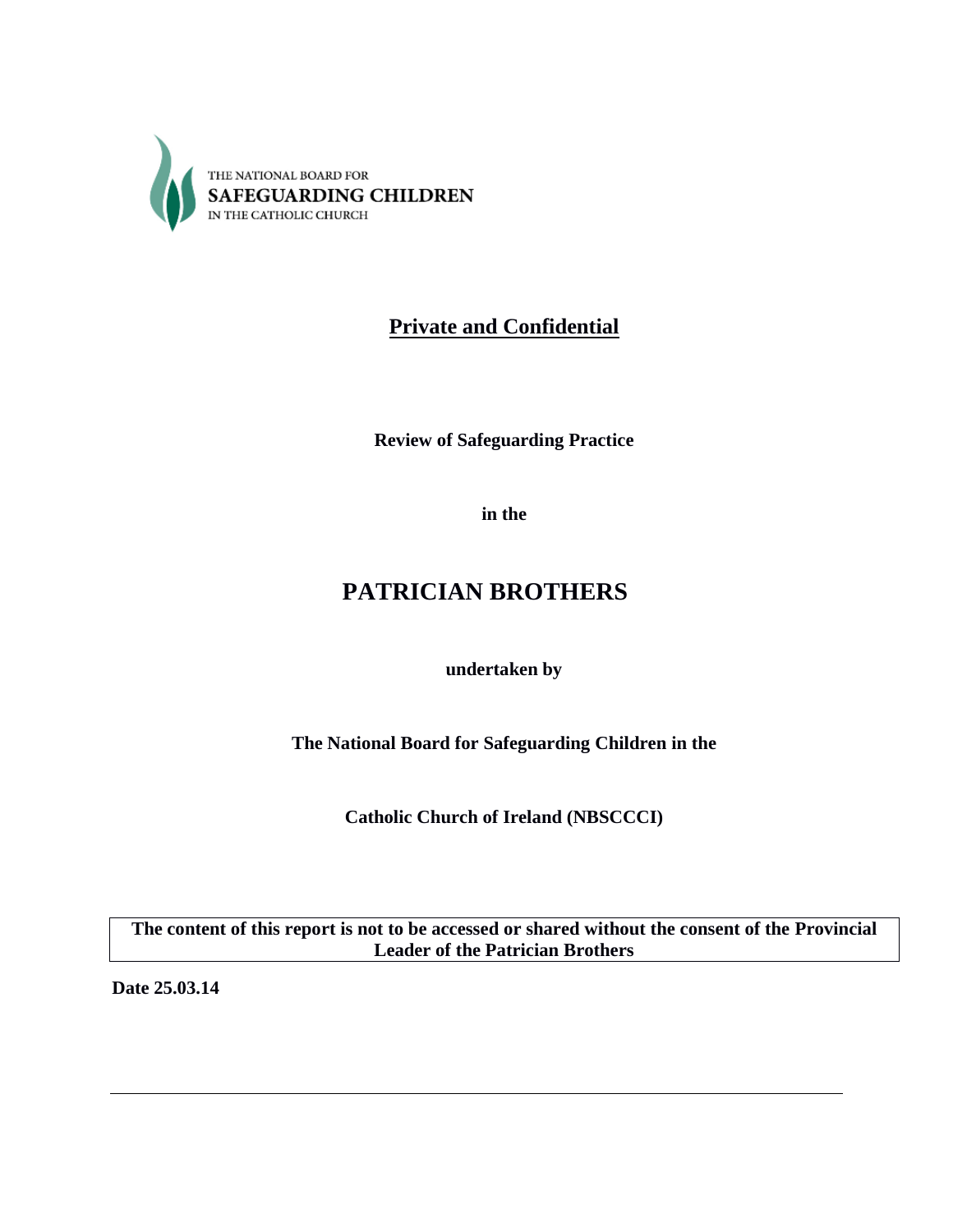**.**

# **CONTENTS**

| <b>Background</b>                                                       | Page 3  |  |
|-------------------------------------------------------------------------|---------|--|
| <b>Standard 1</b><br>A written policy on keeping children safe          | Page 7  |  |
| <b>Standard 2</b><br>Management of allegations                          | Page 9  |  |
| <b>Standard 3</b><br>Preventing Harm to Children                        | Page 15 |  |
| <b>Standard 4</b><br>Training and Education                             | Page 19 |  |
| <b>Standard 5</b><br>Communicating the Church's<br>Safeguarding Message | Page 21 |  |
| <b>Standard 6</b><br><b>Access to Advice and Support</b>                | Page 23 |  |
| <b>Standard 7</b><br><b>Implementing and Monitoring Standards</b>       | Page 25 |  |
| <b>Recommendations</b>                                                  | Page 27 |  |
| <b>Terms of Reference</b>                                               | Page 29 |  |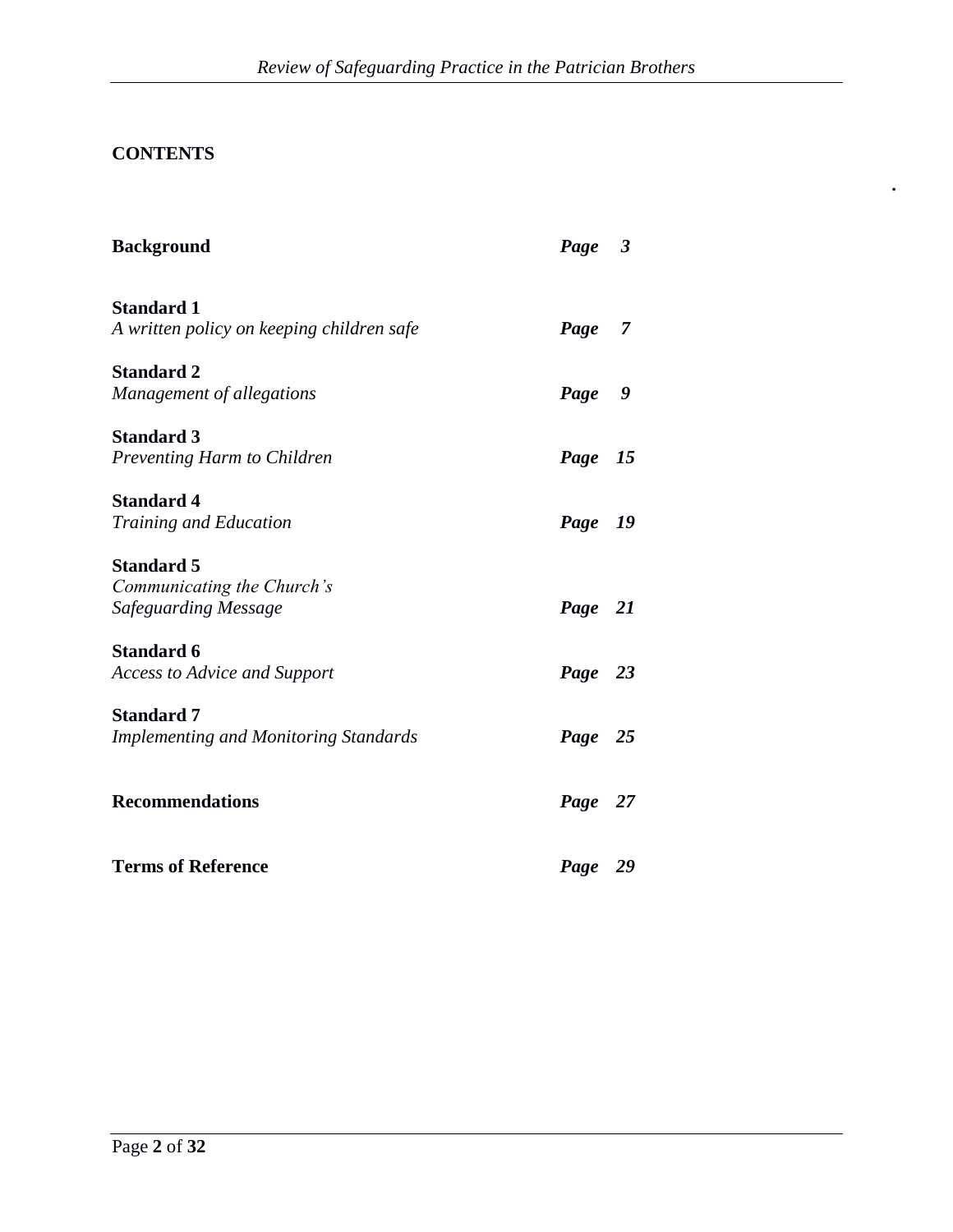### **Background**

The National Board for Safeguarding Children in the Catholic Church in Ireland (NBSCCCI) was asked by the Sponsoring Bodies, namely the Episcopal Conference, the Conference of Religious of Ireland and the Irish Missionary Union, to undertake a comprehensive review of safeguarding practice within and across all the Church authorities on the island of Ireland. The purpose of the review is to confirm that current safeguarding practice complies with the standards set down within the guidance issued by the Sponsoring Bodies in February 2009, *Safeguarding Children: Standards and Guidance Document for the Catholic Church in Ireland* and that all known allegations and concerns had been appropriately dealt with. To achieve this task, safeguarding practice in each Church authority is to be reviewed through an examination of case records and through interviews with key personnel involved both within and external to a diocese or other authority.

This report contains the findings of the *Review of Safeguarding Practice within the Patrician Brothers* undertaken by the NBSCCCI in line with the request made to it by the Sponsoring Bodies. It is based upon the case material made available to the reviewers by the brothers, along with interviews with selected key personnel who contribute to safeguarding within the congregation. The NBSCCCI believes that all relevant documentation for these cases was passed to the reviewers and the Provincial Leader has confirmed this.

The findings of the review have been shared with a reference group before being submitted to the Patrician Brothers, along with any recommendations arising from the findings.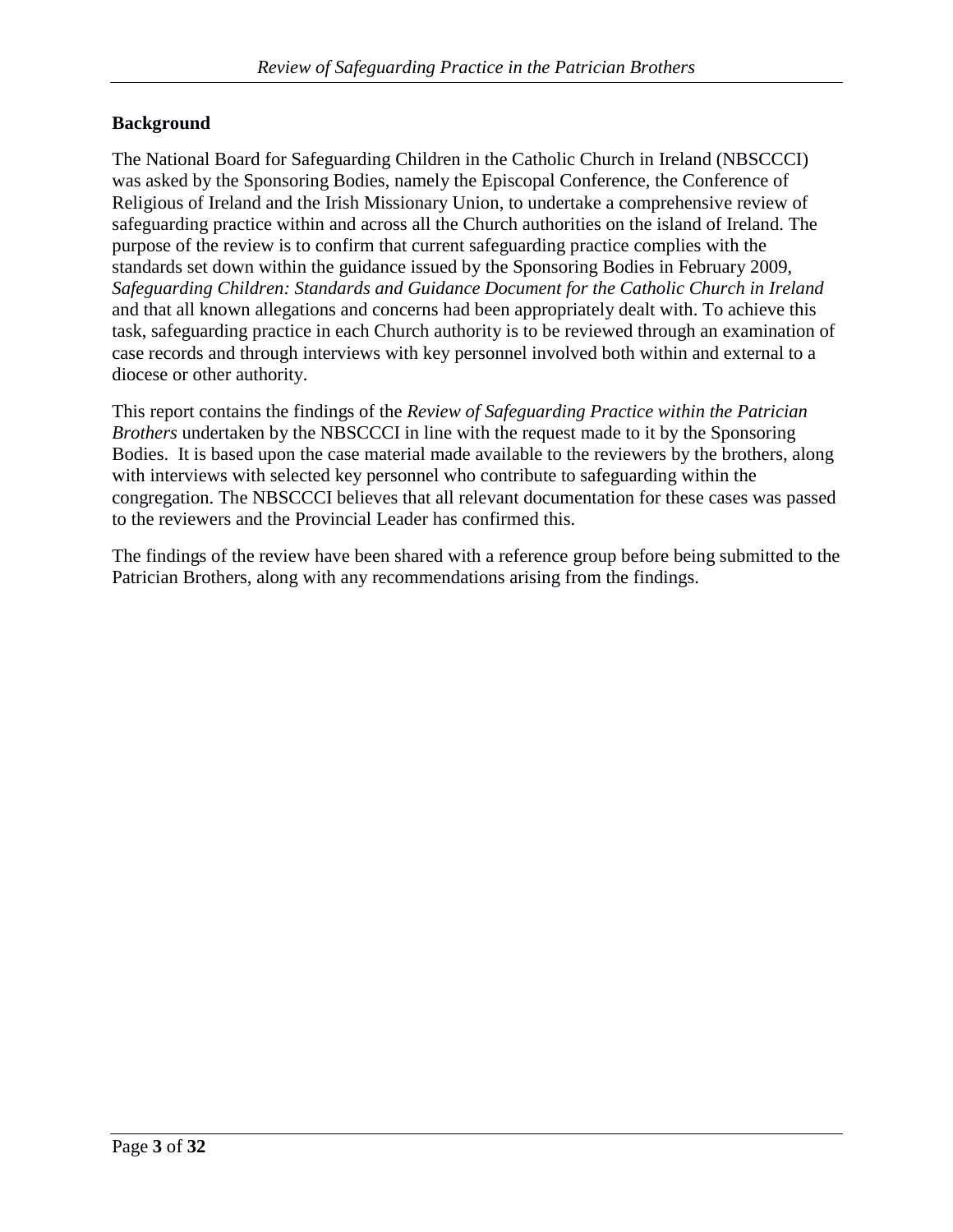### **Introduction**

The Patrician Brothers is a congregation dedicated to the religious and literary education of youth and instruction of the faithful in Christian piety. The Patrician Brothers were founded in Ireland in 1808 by Daniel Delaney. Over the last two centuries, in addition to their work in schools in Ireland, they have established missions in India (1870s), Australia (1880s); U.S.A (1940s) and Africa (1960s). There are three provinces, the Irish province, of which Kenya is a region, the Australian Province, of which Papua New Guinea is a region and the Indian province, of which Ghana is a region. The U.S.A mission, based in California, reports directly to the Congregational Leader. The total size of the congregation world- wide is in the region of two hundred brothers, with its biggest concentration (of some one hundred brothers) in India. The present Congregational Leader, Jerome Ellens, is Indian. Education is and has been the main focus of the Patrician Brothers, but they also provide some prison chaplain and nursing services.

The Patrician population in Ireland is declining and currently stands at twenty three brothers, the majority of whom are in their later years. The youngest brother is in his mid-fifties, and there are no brothers in formation. Twenty one of the brothers in Ireland have retired, with only two involved in teaching (one of whom is employed part time). The brothers are dispersed in seven locations in Ireland,Finglas, Newbridge, Mountrath, Abbeyleix, Fethard, Tullow, Ballyfin and Galway. The Patrician website also makes reference to Belfast, although it states that there is no residence there. The Patricians previously managed a network of primary and secondary schools throughout the country, but have almost completely withdrawn from this activity, transferring control to lay or diocesan management. In recent times they have transferred management of four secondary schools (Newbridge, Fethard, Finglas and Galway) via the Le Cheile Foundation. Some of their previous primary schools continue to bear the Patrician name in their title, but have been transferred to diocesan control and have no active formal connection with the congregation . The congregation's contact with children and young people is currently small and takes place through the two remaining teaching brothers. It was pointed out to the reviewers that, in addition to the Patrician Brothers' own safeguarding protocols, these men are also subject to safeguarding regulation through the internal school policy and procedures.

This review was carried out over a two day period in December 2013. The reviewers were given access to all of the safeguarding files held by the Patrician Brothers. They examined all of the files relating to brothers against whom allegations had been made who are still alive and a sample of files relating to allegations concerning men who are deceased. The safeguarding structure of the Patrician Brothers revolves around two senior brothers, the Provincial Leader and the Designated Safeguarding Person, who have combined some of the roles and carried out the safeguarding function since the late 1990s. They were interviewed in the course of the review and provided input in relation to background, policy and operational matters. The review included an assessment of the Patrician Brothers safeguarding policy (2010) and other written data provided by the Designated Safeguarding Person. The reviewers have also spoken by telephone with representatives of an Garda Siochana and the HSE Child Protection services who have had contact with the Patricians in relation to child safeguarding.

The purpose of this review is set out within the Terms of Reference that are appended to this report. It seeks to examine how case management practice conforms to expected standards in the Church, both at the time an allegation was received and currently. Just as importantly, the review evaluates the efforts that have been made to create safe environments for children to ensure their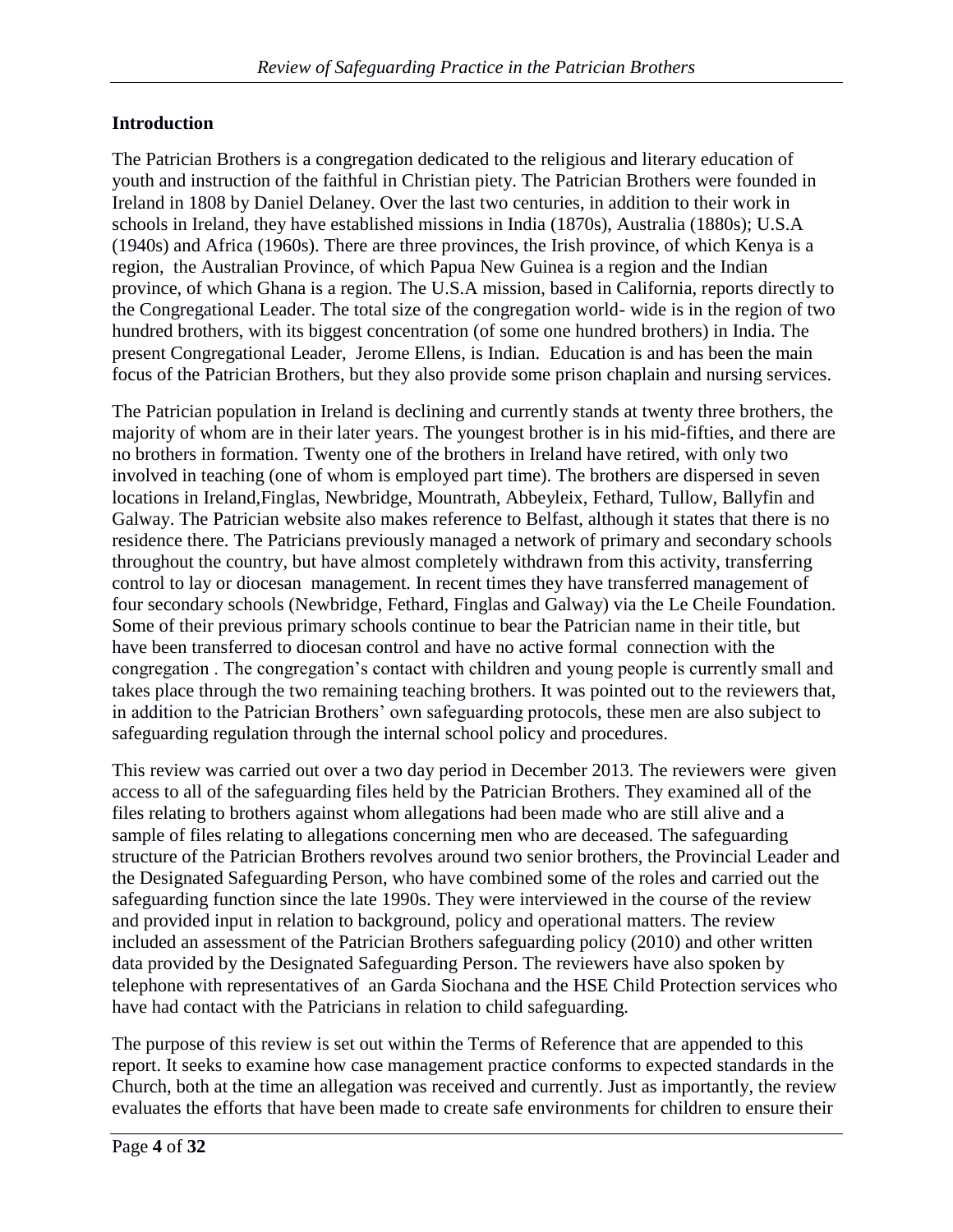current and future safety. To achieve these two objectives, the review process uses the seven standards outlined within the 2009 *Safeguarding Children: Standards and Guidance Document for the Catholic Church in Ireland* as an assessment framework.

The review was initiated through the signing of a data protection deed, allowing full access by review fieldwork staff from to all case management records. This access does not constitute disclosure as the reviewers through the deed were deemed to be nominated data processors of the material for the Patrician Brothers.

Reviews into safeguarding have two objectives, to establish how concerns of clerical child sexual abuse have been managed in the past and to evaluate the efforts that have been made to create safe environments for children to ensure their current and future safety. To achieve these two objectives, the review process uses the seven standards outlined within the NBSCCI document *Safeguarding Children: Standards and Guidance Document for the Catholic Church in Ireland* as an assessment framework. The report below discusses the findings of the reviewers under each standard. Conclusions are drawn regarding both the effectiveness of policies and practices in preventing abuse and the ability of the relevant personnel within the congregation to assess and manage risk to children. Recommendations for improvements are made where considered appropriate. In carrying out this review the reviewers acknowledge that the safeguarding standards, consisting of 7 standards broken down into 48 criteria, is a detailed framework geared to shape and direct the Church's safeguarding project in medium to large scale organisations (such as dioceses and larger congregations). A challenge presented by small congregations is how to implement and assess a safeguarding structure, proportionate to size and in particular with limited inter-action with children and young people. The report notes that a majority of the safeguarding criteria are met by the Patricians and that a further number are assessed as partially met.

The reviewers consider that the Provincial Leader and Designated Safeguarding Person have shown commendable awareness and leadership in implementing safeguarding to date and have commended in particular their approach to working with victims. The small number of criteria assessed as "not met" does not reflect poor practice, but rather reflects the fact that the Patrician Brothers (due to the ageing profile of the congregation) currently have no contact with children and young people in their ministry and do not provide any services for children or young people in this country. There are two teaching brothers referred to above who are regulated by the schools in which they teach and are required to apply the Department of Education's Child Protection Procedures in their school ministry. The report has identified areas where the Patricians' safeguarding document should be strengthened in order to produce a more consistent policy which addresses all of the standards, including external input. A number of the recommendations are designed to improve risk management. Others address actions and processes in areas such as communication, training, complaints and support structures, which require to be adapted to scale. All of these can be taken forward through a review of the child safeguarding document which is now under way.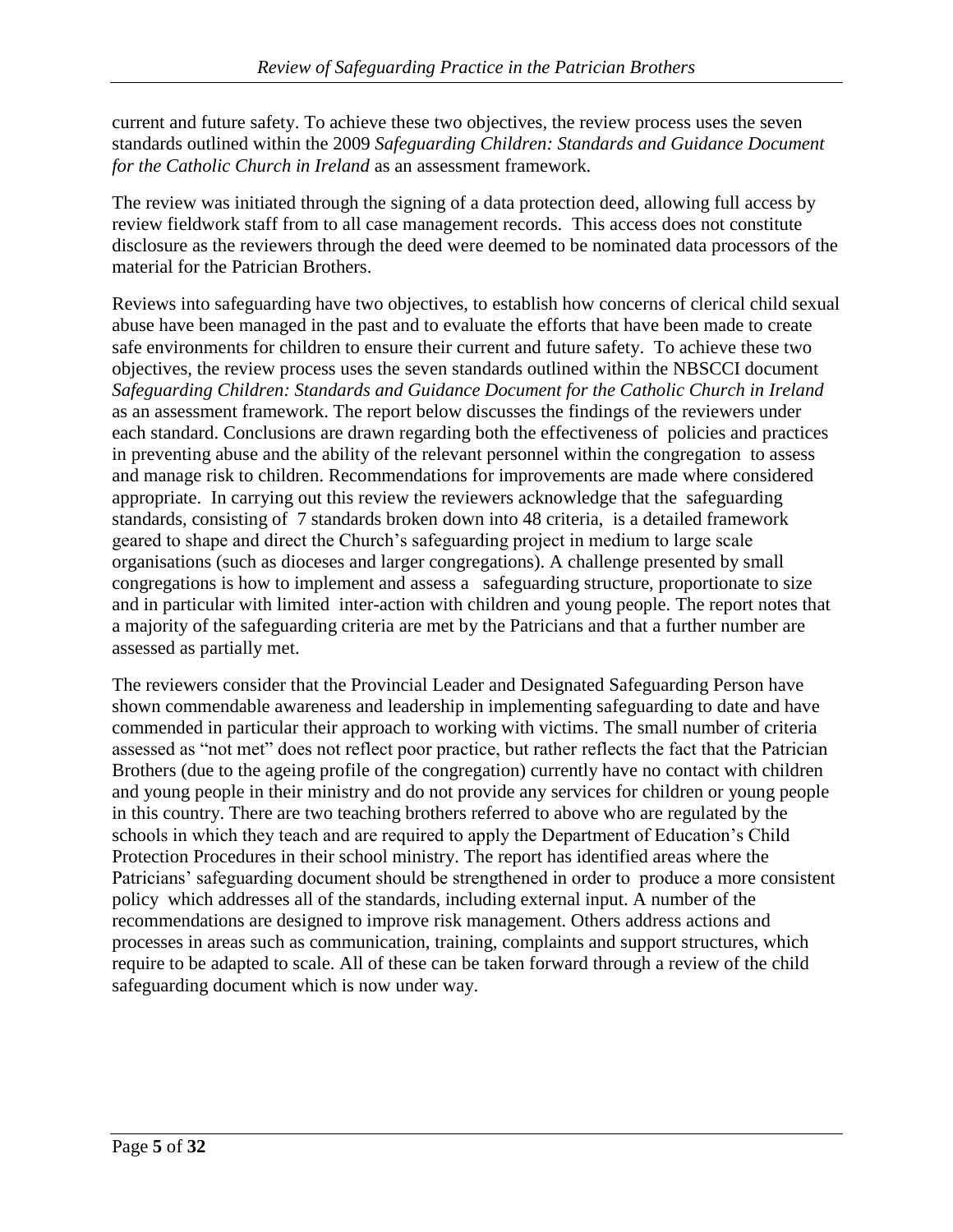### **STANDARDS**

This section provides the findings of the review. The template employed to present the findings are the seven standards, set down and described in the Church guidance, *Safeguarding Children: Standards and Guidance Document for the Catholic Church in Ireland.* This guidance was launched in February 2009 and was endorsed and adopted by all the Church authorities that minister on the island of Ireland, including the Patrician Brothers. The seven standards are:

**Standard 1** A written policy on keeping children safe

**Standard 2** Procedures – how to respond to allegations and suspicions in the Republic of Ireland and Northern Ireland

**Standard 3** Preventing harm to children:

- recruitment and vetting
- running safe activities for children
- codes of behaviour

**Standard 4** Training and education

**Standard 5** Communicating the Church's safeguarding message:

- to children
- to parents and adults
- to other organisations

**Standard 6** Access to advice and support

**Standard 7** Implementing and monitoring the standards

Each standard contains a list of criteria**,** which are indicators that help decide whether this standard has been met. The criteria give details of the steps that a Church organisation, diocese or religious order, needs to take to meet the standard and ways of providing evidence that the standard has been met.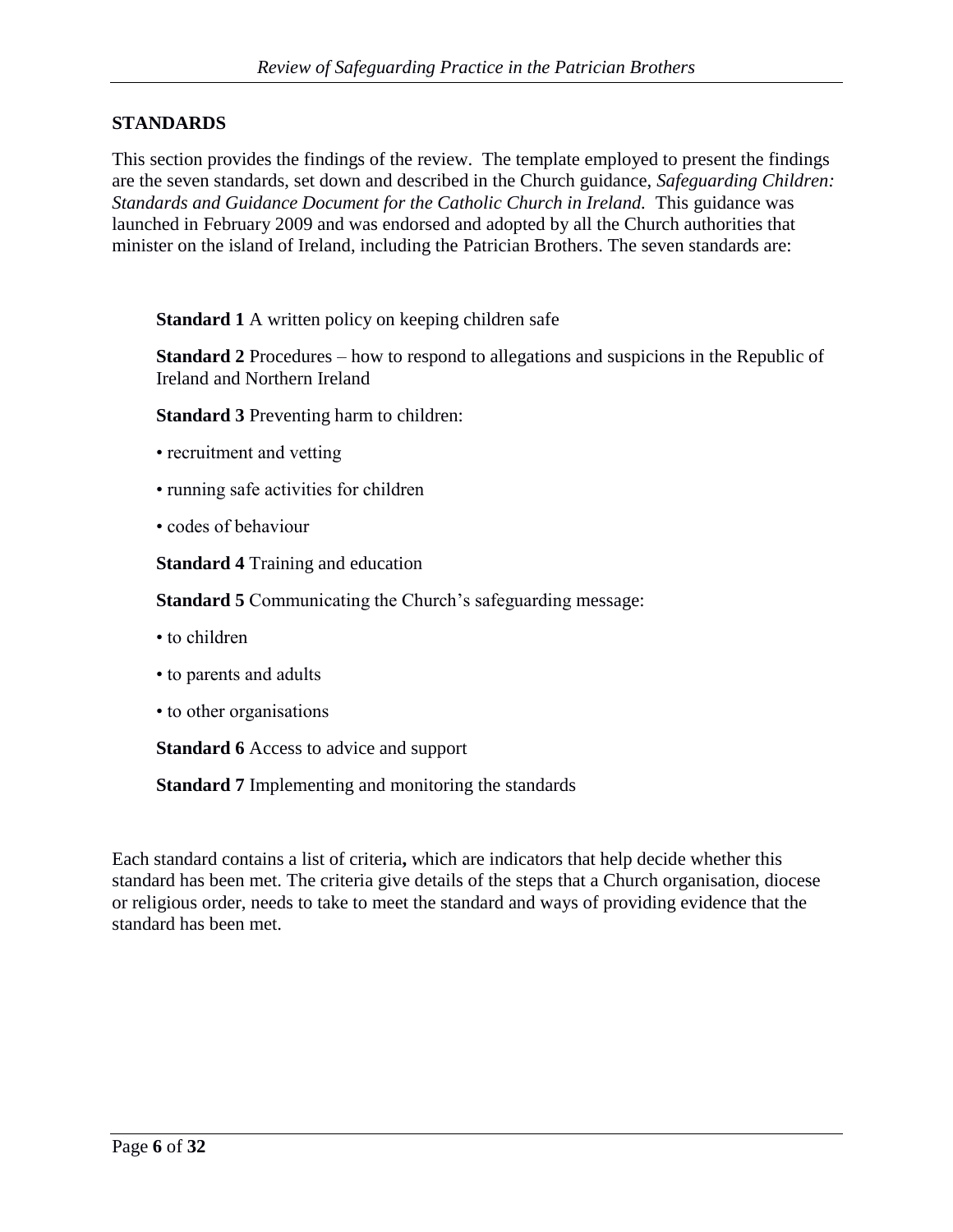#### *A written policy on keeping children safe*

*Each child should be cherished and affirmed as a gift from God with an inherent right to dignity of life and bodily integrity, which shall be respected, nurtured and protected by all.*

Compliance with Standard 1 is only fully achieved when a congregation meets the requirements of all nine criteria against which the standard is measured.

#### **Criterion**

| <b>Number</b> | <b>Criteria</b>                                                                                                                                                                                                                                                                                              | Met fully or<br><b>Met partially</b> |
|---------------|--------------------------------------------------------------------------------------------------------------------------------------------------------------------------------------------------------------------------------------------------------------------------------------------------------------|--------------------------------------|
|               |                                                                                                                                                                                                                                                                                                              | or<br>Not met                        |
| 1.1           | The Church organisation has a child protection policy that is<br>written in a clear and easily understandable way.                                                                                                                                                                                           | Met fully                            |
| 1.2           | The policy is approved and signed by the relevant leadership<br>body of the Church organisation (e.g. the bishop of the diocese or<br>provincial of a religious congregation).                                                                                                                               | Met partially                        |
| 1.3           | The policy states that all Church personnel are required to<br>comply with it.                                                                                                                                                                                                                               | Met fully                            |
| 1.4           | The policy is reviewed at regular intervals no more than three<br>years apart and is adapted whenever there are significant changes<br>in the organisation or legislation.                                                                                                                                   | Met partially                        |
| 1.5           | The policy addresses child protection in the different aspects of<br>Church work e.g. within a church building, community work,<br>pilgrimages, trips and holidays.                                                                                                                                          | Met fully                            |
| 1.6           | The policy states how those individuals who pose a risk to<br>children are managed.                                                                                                                                                                                                                          | Not met                              |
| 1.7           | The policy clearly describes the Church's understanding and<br>definitions of abuse.                                                                                                                                                                                                                         | Met fully                            |
| 1.8           | The policy states that all current child protection concerns must<br>be fully reported to the civil authorities without delay.                                                                                                                                                                               | Met fully                            |
| 1.9           | The policy should be created at diocese or congregational level.<br>If a separate policy document at parish or other level is necessary<br>this should be consistent with the diocesan or congregational<br>policy and approved by the relevant diocesan or congregational<br>authority before distribution. | Met fully                            |

The safeguarding policy of the Patrician Brothers is entitled *Child Protection Protocol (2010*). It is endorsed by the Provincial Leader and states in the introduction that "*at the heart of education*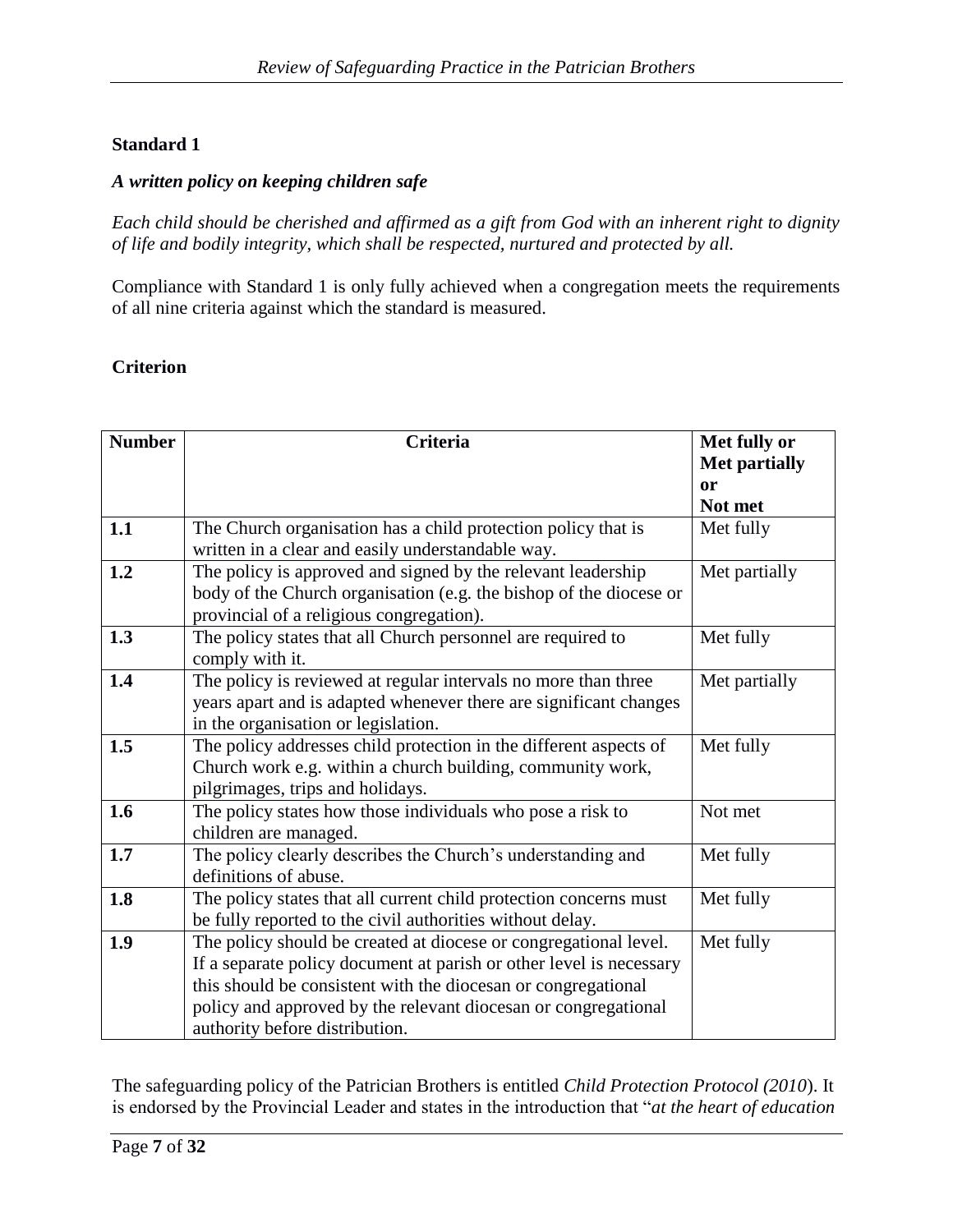*is the child, his or her dignity, rights and duties."* It goes on to recognise that each child shall be cherished and affirmed as a gift from God with an inherent right to dignity of life and bodily integrity which shall be respected, nurtured and protected by all. Everyone in the Church has an obligation to ensure that the fundamental rights of the child are respected. The policy document is well structured and easily read. The reviewers consider that Criterion 1.1 is fully met and that Criterion 1.2 is partially met, requiring the formal signature of the Provincial Leader for completion. Criterion 1.3 is fully met. In relation to Criterion 1.4, the reviewers have noted that the policy was produced in 2010 and is due for revision and updating. The reviewers have been advised that the congregation is now working on an updated protocol in line with NBSCCCI recommendations and they hope to publish this shortly. For this purpose the review is timely and its recommendations can be included in the new version. Criterion 1.5 is fully met. Criterion 1.6 requires that the safeguarding policy should set out the steps that will be taken by the congregation to assess and to manage any brothers in respect of whom civil processes have been activated, but have not resulted in conviction, and where there still exist reasonable grounds for concern. This process is not addressed, and Criterion 1.6 is therefore judged not to be met. Criteria 1.7, 1.8 and 1.9 are fully met.

### **RECOMMENDATION 1**

**The Provincial Leader ensures that three yearly reviews and updates of their Child Safeguarding policy and procedures** *Child Protection Protocol 2010* **is conducted.**

### **RECOMMENDATION 2**

**The Provincial leader ensures that reference is made in the revised** *Child Protection Protocol (2010***) to the internal process for assessment and management of any brothers in respect of whom allegations have been made, where the civil processes have not resulted in conviction, and where there still remain reasonable grounds for concern about risk to children or young people.**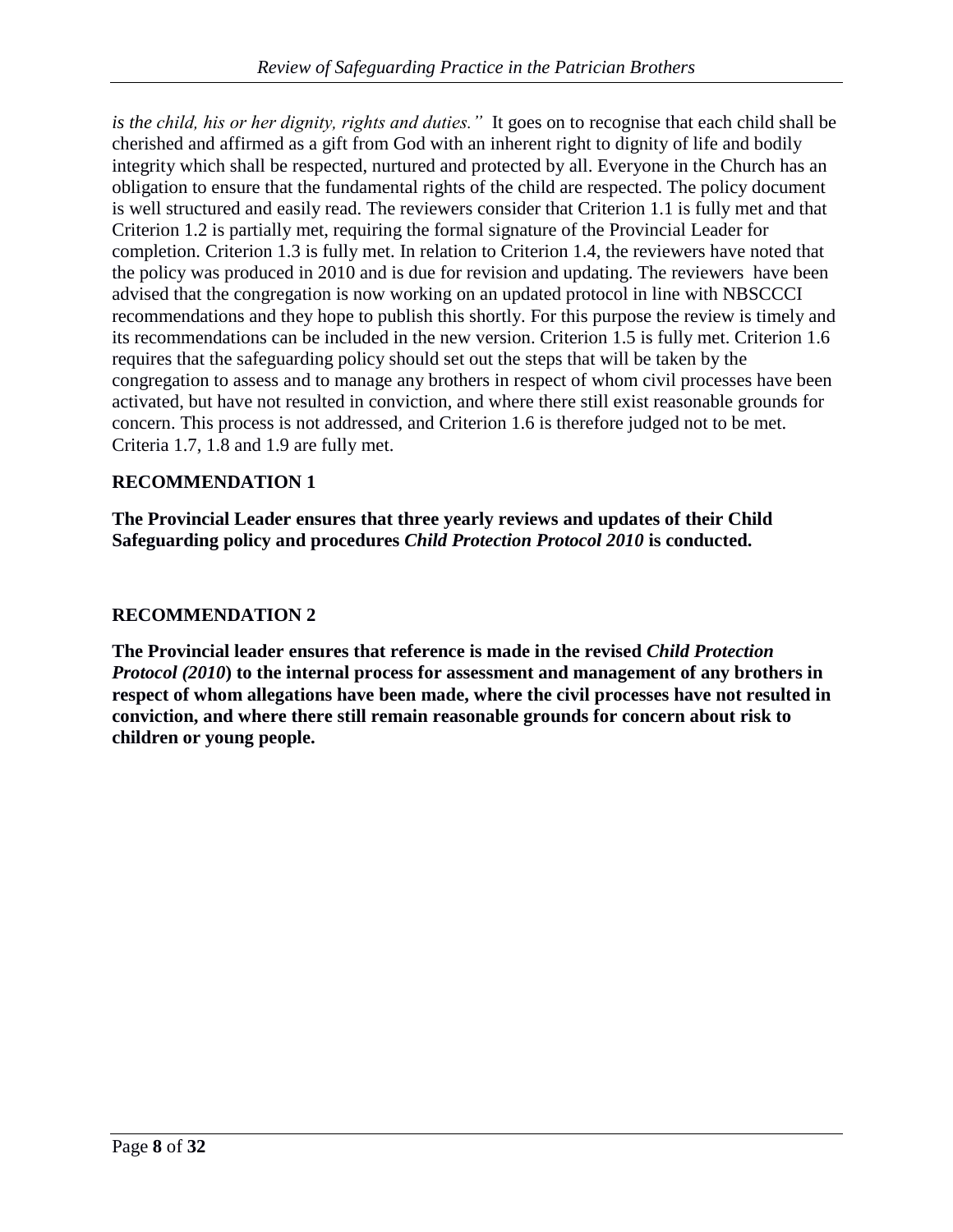#### *Management of allegations*

*Children have a right to be listened to and heard: Church organisations must respond effectively and ensure any allegations and suspicions of abuse are reported both within the Church and to civil authorities.*

Compliance with Standard 2 is only fully achieved when the Patrician Brothers meets the requirements of all seven criteria against which the standard is measured.

| <b>Number</b> | <b>Criterion</b>                                           | Met fully or     |
|---------------|------------------------------------------------------------|------------------|
|               |                                                            | Met partially or |
|               |                                                            | Not met          |
| 2.1           | There are clear child protection procedures in all         | Met fully        |
|               | Church organisations that provide step-by-step             |                  |
|               | guidance on what action to take if there are allegations   |                  |
|               | or suspicions of abuse of a child (historic or current).   |                  |
| 2.2           | The child protection procedures are consistent with        | Met fully        |
|               | legislation on child welfare civil guidance for child      |                  |
|               | protection and written in a clear, easily understandable   |                  |
|               | way.                                                       |                  |
| 2.3           | There is a designated officer or officer(s) with a clearly | Met fully        |
|               | defined role and responsibilities for safeguarding         |                  |
|               | children at diocesan or congregational level.              |                  |
| 2.4           | There is a process for recording incidents, allegations    | Met fully        |
|               | and suspicions and referrals. These will be stored         |                  |
|               | securely, so that confidential information is protected    |                  |
|               | and complies with relevant legislation.                    |                  |
| 2.5           | There is a process for dealing with complaints made by     | Met partially    |
|               | adults and children about unacceptable behaviour           |                  |
|               | towards children, with clear timescales for resolving      |                  |
|               | the complaint.                                             |                  |
| 2.6           | There is guidance on confidentiality and information-      | Met fully        |
|               | sharing which makes clear that the protection of the       |                  |
|               | child is the most important consideration. The Seal of     |                  |
|               | Confession is absolute.                                    |                  |
| 2.7           | The procedures include contact details for local child     | Met fully        |
|               | protection services e.g. (Republic of Ireland) the local   |                  |
|               | Health Service Executive and An Garda Síochána.            |                  |

The reviewers consider that Criteria 2.1 – 2.4 are fully met. In relation to Criterion 2.5, the *Child Protection Protocol (2010*) recognises the need for a complaints process to be implemented in relation to adults or children, with appropriate time scales for resolution. However the reviewers did not see a completed complaints procedure. The document does address Criterion 2.1 which is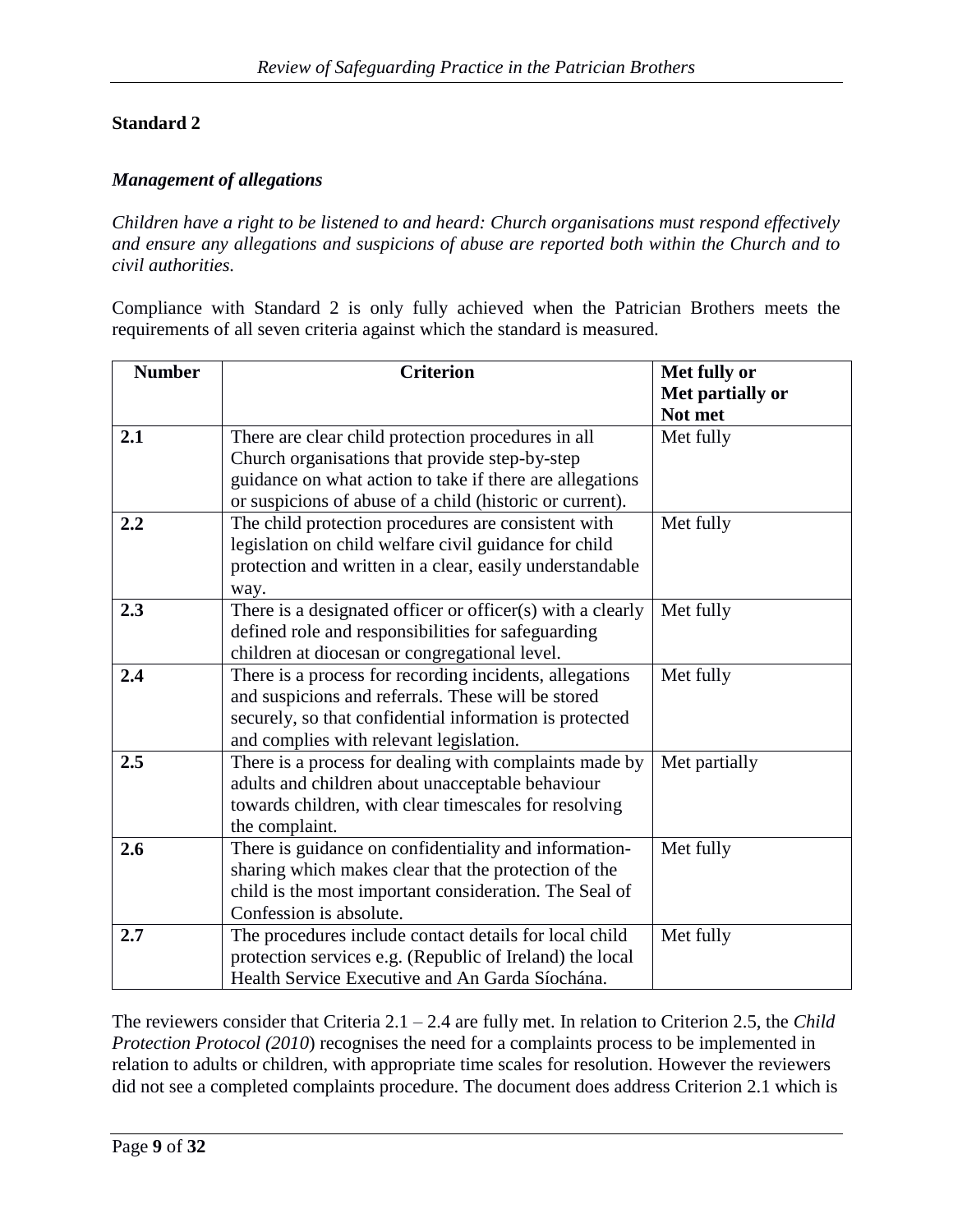step by step guidance on responding to allegations of abuse, but does not address what to do when the complaint concerns unacceptable behaviour. Criteria 2.6 and 2.7 are fully met

### **RECOMMENDATION 3:**

**The Provincial Leadership team (PLT) should develop a complaints process for adults and children in relation to unacceptable behaviour towards children, to be included in the revised Protocol.**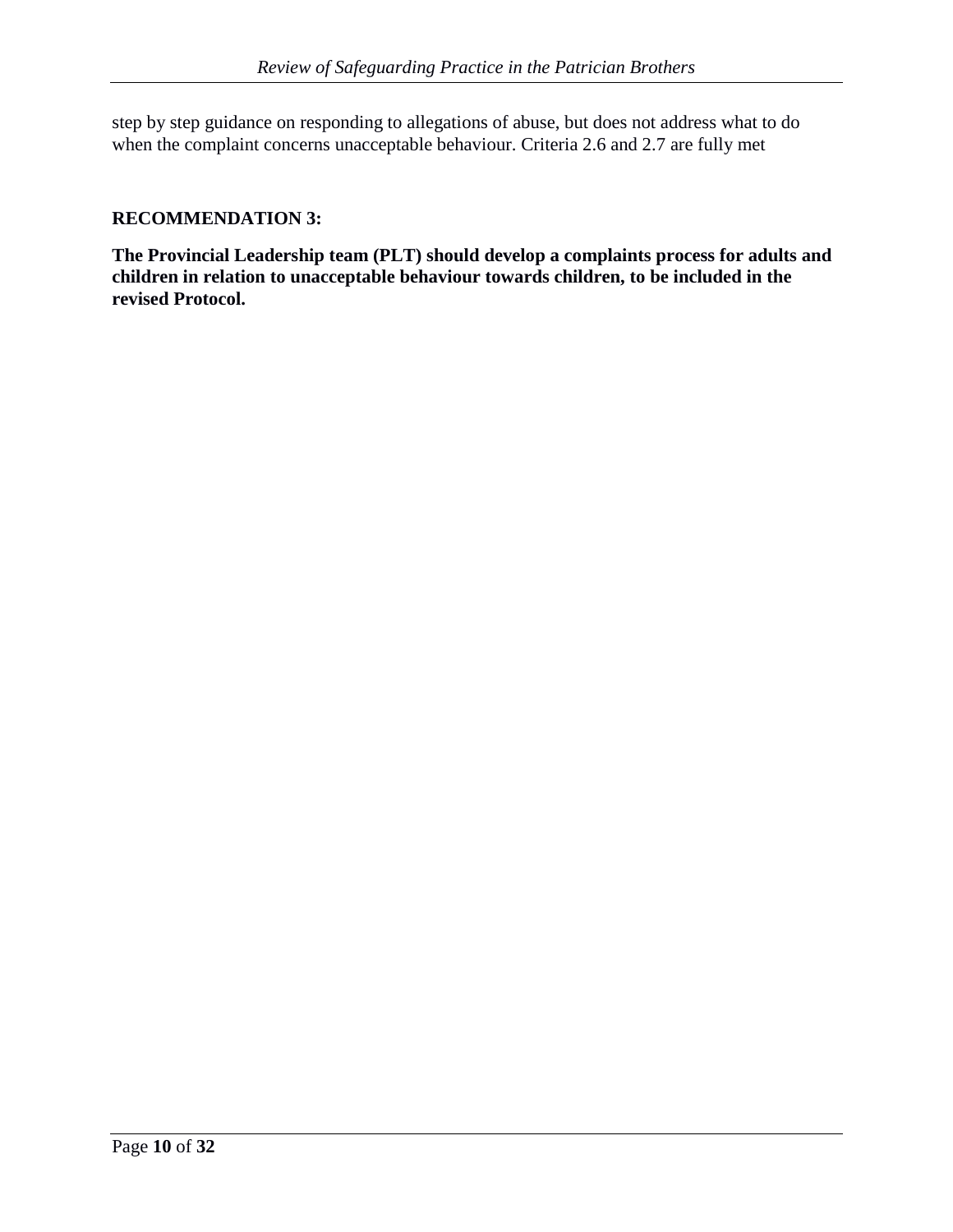## **Table 1**

#### **Incidence of Safeguarding allegations received within the Patrician Brothers from 1 st January 1975 up to the time of review.**

| $\overline{1}$ | Number of Brothers against whom allegations have been made since the 1 <sup>st</sup><br>January 1975 up to the date of the Review                                                | 15             |
|----------------|----------------------------------------------------------------------------------------------------------------------------------------------------------------------------------|----------------|
| $\overline{2}$ | Total number of allegations received by the congregation since<br>$1st$ January 1975                                                                                             | 22             |
| $\overline{3}$ | Number of allegations reported to An Garda Siochana involving<br>Brothers of the Congregation since $1st$ January 1975                                                           | 22             |
| $\overline{4}$ | Number of allegations reported to the HSE (or the Health Boards which<br>pre-ceded the setting up of the HSE) involving Brothers of the Congregation<br>since $1st$ January 1975 | 21             |
| 5              | Number of Brothers (still members of the Congregation) against<br>whom an allegation was made and who were living at the date of<br>the Review                                   | $\mathbf{1}$   |
| 6              | Number of Brothers against whom an allegation was made and who are<br>deceased                                                                                                   | 9              |
| $\overline{7}$ | Number of Brothers against whom an allegation has been made and who<br>are in ministry                                                                                           | $\theta$       |
| 8              | Number of Brothers against whom an allegation was made and<br>who are 'Out of Ministry but are still members of the Congregation'                                                | $\mathbf{1}$   |
| 9              | Number of Brothers against whom an allegation was made and<br>who are retired                                                                                                    | $\mathbf{1}$   |
| 10             | Number of Brothers against whom an allegation was made and who have left<br>the Congregation                                                                                     | 5              |
| 11             | Number of Brothers who have been convicted of having committed an<br>offence or offences against a child or young person since 1 <sup>st</sup> January 1975                      | $\overline{0}$ |

*Footnote*: *The term allegation in this table includes complaints and expressions of concern.*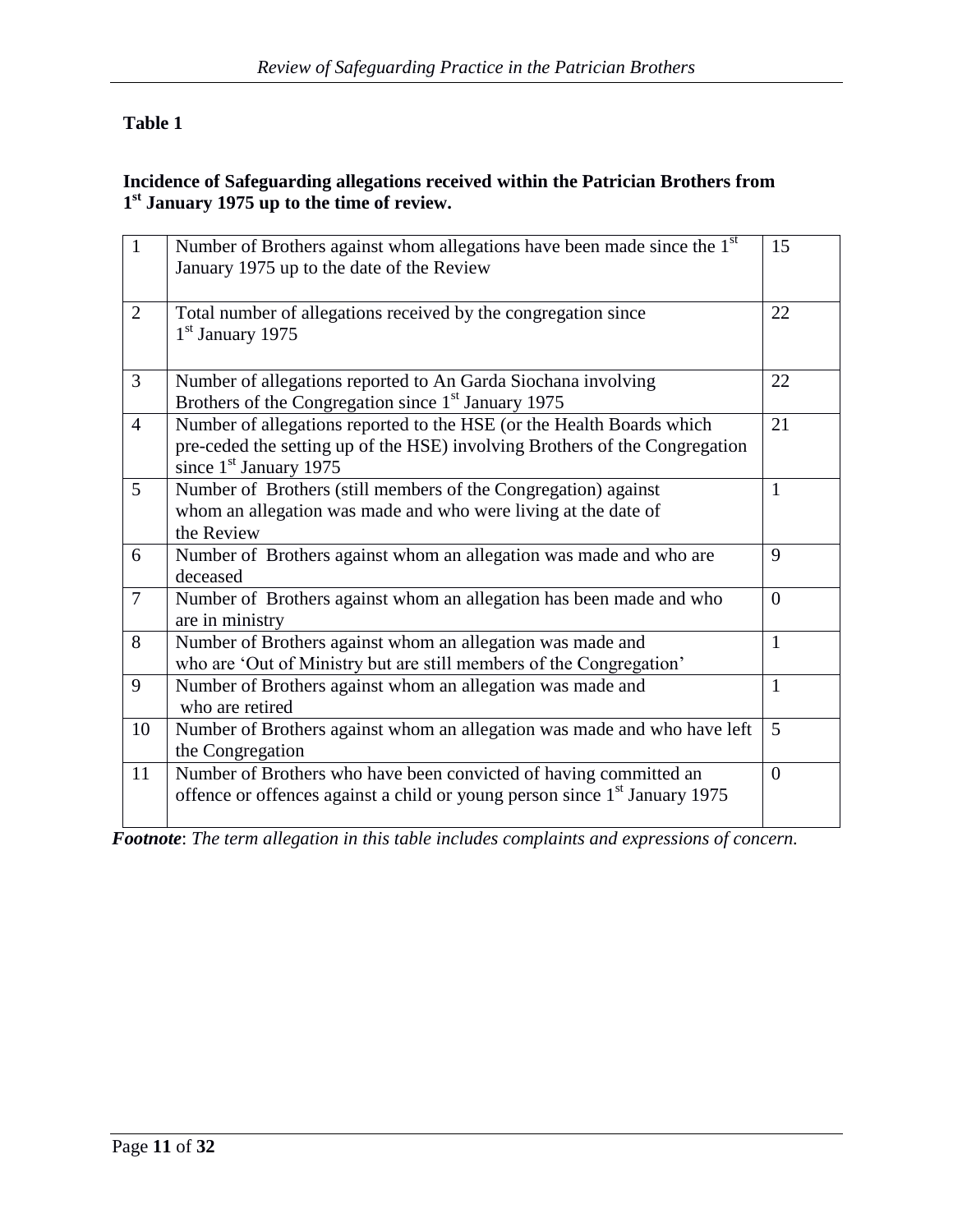The management of child abuse allegations in the Patrician Brothers is undertaken by the Designated Safeguarding Officer, accountable to and supported by the Provincial Leader. The Provincial Leader has previously carried out the Designated Safeguarding Officer role, in fact it has been alternated between the same two men since 1997.

The record reveals that a total of 22 allegations of child sexual abuse have been made against 15 Patrician Brothers in the period from 1<sup>st</sup> January 1975 to the present. In the vast majority of cases, the events which gave rise to the allegations may have taken place several decades before they were reported to the congregation and refer to alleged abuse between the 1950s -1980s. No brother has been convicted as a result of the allegations made against them. Whilst the current record establishes that all of the allegations have been reported to the civil authorities, the reviewers note that in 2013 the congregation carried out a full review of its files and engaged in a full re-reporting exercise to ensure of all the historical allegations were in the hands of both An Garda Síochána and the HSE Child Care services.

The historical pattern shows that there were quite significant variations in the time taken to report individual cases to An Garda Síochána at the time when they became known. In many instances where information was shared with An Garda Síochána, it took further periods of time to be passed on to the HSE Child Protection service. The reviewers were advised that this was because there was some confusion about the operation of the 1995 guidance, "Notification of Suspected Cases of Child Abuse between Health Boards and Gardai". The congregation (mistakenly) believed that a report made by the congregation to An Garda Siochana would automatically be notified by An Garda Síochána to the relevant Health Board as the congregation understood that the 1995 guidelines required both agencies to share all suspected cases of abuse with one another.

The Patrician Brothers committed to the NBSCCCI safeguarding standards in 2008 and cases coming to their attention since then have been reported promptly. In the past the Patricians have made extensive use of legal advice as their first step in processing safeguarding information to support and assist them with their responsibilities. The instructions given to the legal advisors by the Province Leader and the Designated Safeguarding Person is that they should adopt a strongly victim-centric pastoral response to allegations received. In some cases allegations were passed to the civil authorities via a firm of solicitors. The reviewers believe that greater clarity would be achieved if allegations were shared directly between the recipient (the Designated Safeguarding Officer) and the civil agencies. A key aspect of the role of the Designated Safeguarding Officer is not just to report the allegation, but to participate as appropriate in the strategy for setting up and conducting the investigation (as is recognised in the Patrician Brothers' Child Safeguarding document).

Of the total of 15 brothers subject of allegations, nine are deceased and five have left the congregation. One brother remains in the congregation. The reviewers have read the files of all six men who are still alive, as well as the files of four deceased brothers. The five men who have left the congregation did so in excess of thirty years ago and have had no subsequent contact with the congregation. In all cases the allegations were made some considerable time after they had left. In two cases brothers left not long after the alleged time of the abuse. The reviewers were assured by the Provincial Leader that any decision to leave the congregation was entirely a matter for the individual brother and that the congregation was not in possession at the time of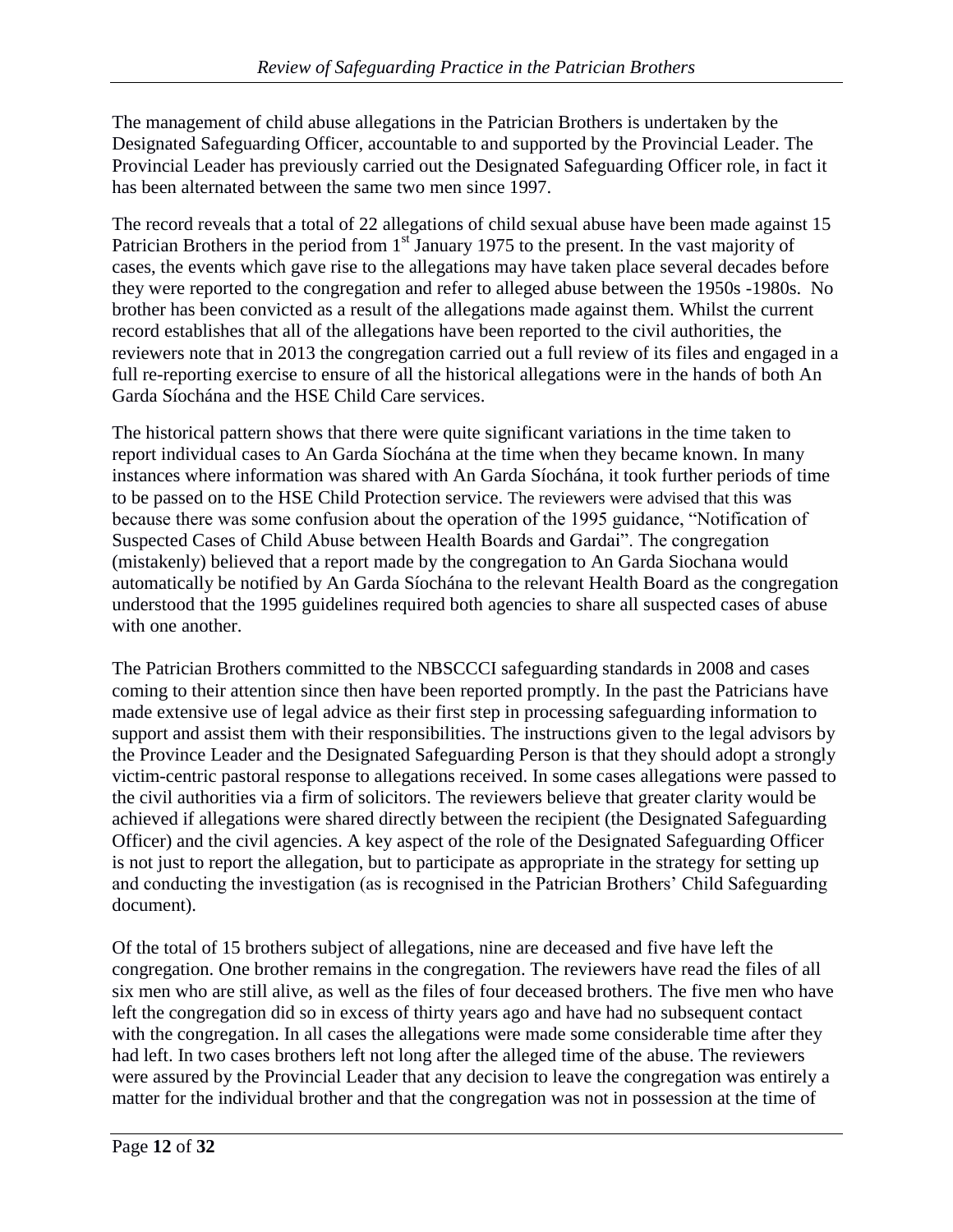information relating to the allegations. The fact of their dis-engagement from the congregation and the lack of knowledge of their whereabouts,(as well as the time factor), has meant that the responsibility for risk assessment and management lay with the civil agencies. The congregation has advised that it is not entitled to obtain information on what happened in any of the five cases against former brothers. It does not know and has no way of finding out what steps the civil authorities took to assess or manage risk. The reviewers suggest that, in the event of new allegations coming to the attention of the Patricians against former brothers, that in notifying the civil authorities they request acknowledgment that the allegation has been received and is being acted upon.

### **RECOMMENDATION 4**

**The Designated Safeguarding Person should ensure that all new safeguarding allegations are reported directly from his office to the civil agencies.**

### **RECOMMENDATION 5**

#### **The Province Leader should write to An Garda Siochana and TUSLA upon receipt of an allegation against a former brother and request that they confirm that the responsibility for conducting inquiries, assessing and managing risk rests with them.**

Of the four deceased brothers whose files were examined, one had left the congregation and three remained. In four cases where brothers had remained in the congregation after allegations had been made, there was variable evidence of internal management of risk. In one case, within hours of an allegation being received, the Provincial was so concerned, that immediate action involved him personally driving to the establishment where the respondent brother was and removing him. The Provincial then placed him in another location where he could not have any contact with children and issued a precept placing restrictions on his ministry.

In this case there is no record of a written risk assessment but the Patrician Brothers felt they took all reasonable steps to address the risk. In another case, the file records a formal risk assessment and management plan agreed with the civil authorities and implemented by the Patricians. In the third case there no reference on file to risk assessment or management, but the reviewers were given assurances that a process of close supervision of this man by the Designated Safeguarding Officer had been in place. In the final case in this group there was no file evidence of risk assessment or management, but the reviewers were again assured that appropriate supervision was being implemented. The reviewers were informed that the Patricians do not have an Advisory Committee and that it is now their policy to refer to the NBSCCCI National Case Management Reference Group (NCMRG) for specialist advice about the management and assessment of brothers, as required.

#### **RECOMMENDATION 6**

**The Provincial Leadership Team (PLT) ensures that all risk management and monitoring plans in relation to any living Brother against whom an allegation is received are written and reviewed regularly by the Designated Safeguarding Officer.**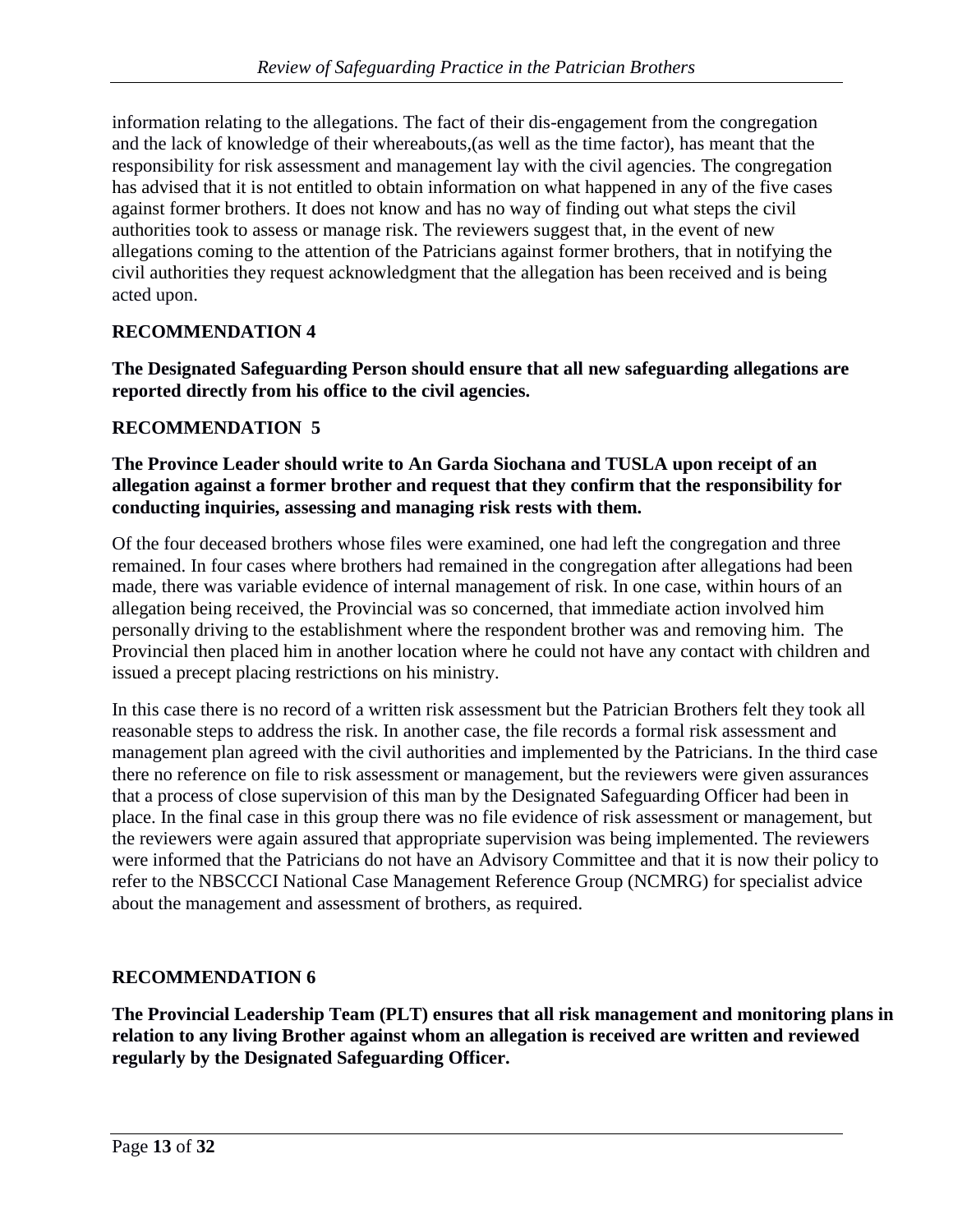The files are well structured and organised. A number of the files record lengthy correspondence of a legal nature (where the Congregation was sued by the victim). In some files, the record of outcome of investigations by civil authorities is not well documented and as noted above, risk management has not always been evidenced.

The reviewers saw evidence of a considerable commitment by the Patricians to meet with, listen to and acknowledge the suffering and pain experienced by victims and to offer and provide support. Members of the congregation have been prepared to travel considerable distances in Ireland and in Britain in order to do this. The files contain material from victims acknowledging appreciation for the efforts to reach out to them. This approach to victims is commended.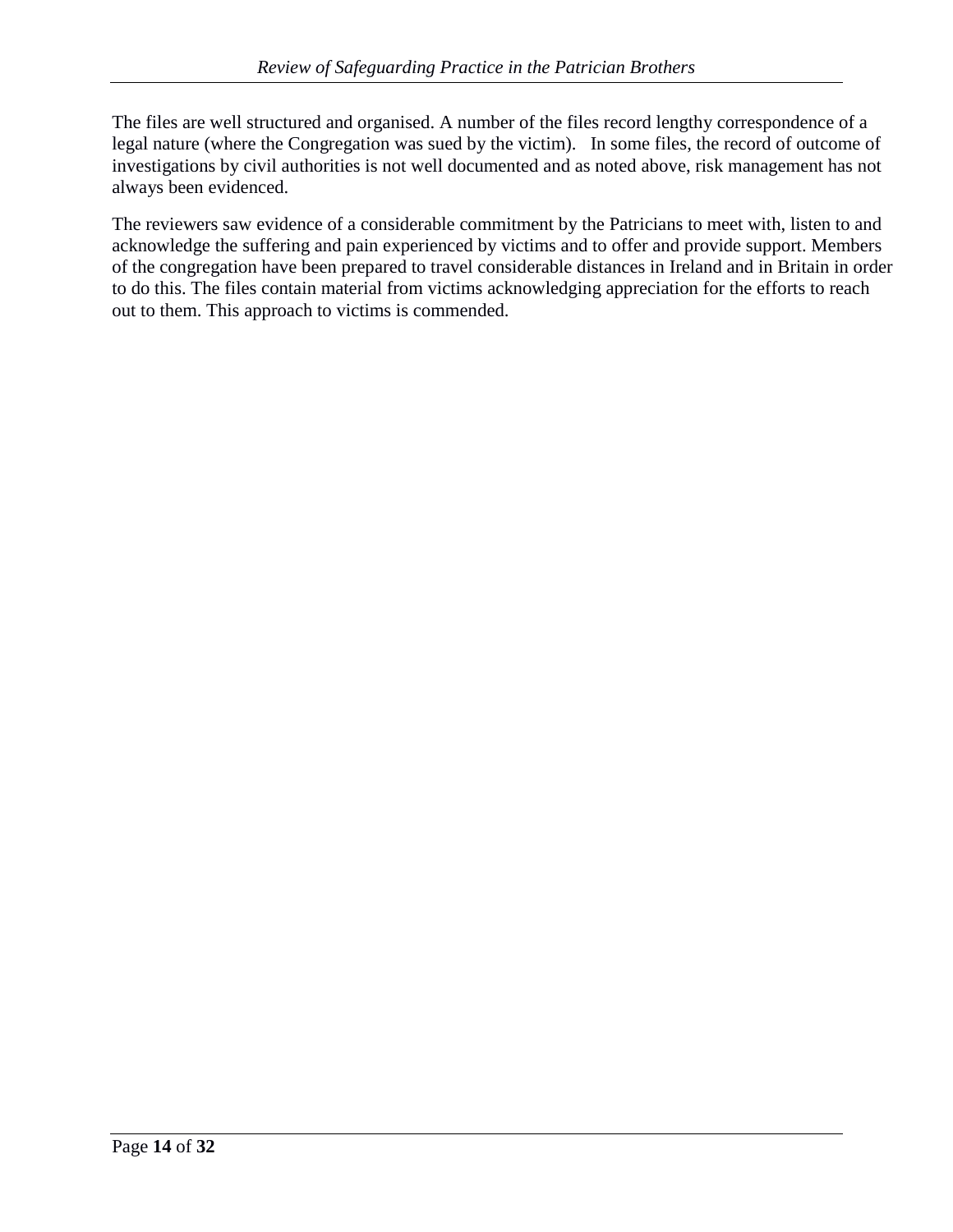### *Preventing Harm to Children*

*This standard requires that all procedures and practices relating to creating a safe environment for children be in place and effectively implemented. These include having safe recruitment and vetting practices in place, having clear codes of behaviour for adults who work with children and by operating safe activities for children.*

Compliance with Standard 3 is only fully achieved when a congregation meets the requirements of all twelve criteria against which the standard is measured. These criteria are grouped into three areas, safe recruitment and vetting, codes of behaviour and operating safe activities for children.

#### **Criteria – safe recruitment and vetting**

| <b>Number</b> | <b>Criterion</b>                                                 | Met fully or     |
|---------------|------------------------------------------------------------------|------------------|
|               |                                                                  | Met partially or |
|               |                                                                  | Not met          |
| 3.1           | There are policies and procedures for recruiting Church          | Met fully        |
|               | personnel and assessing their suitability to work with children. |                  |
| 3.2           | The safe recruitment and vetting policy is in line with best     | Met fully        |
|               | practice guidance.                                               |                  |
| 3.3           | All those who have the opportunity for regular contact with      | Met fully        |
|               | children, or who are in positions of trust, complete a form      |                  |
|               | declaring any previous court convictions and undergo other       |                  |
|               | checks as required by legislation and guidance and this          |                  |
|               | information is then properly assessed and recorded.              |                  |

#### **Criteria – Codes of behaviour**

| <b>Number</b> | <b>Criterion</b>                                             | Met fully or<br>Met partially or |
|---------------|--------------------------------------------------------------|----------------------------------|
|               |                                                              | Not met                          |
| 3.4           | The Church organisation provides guidance on appropriate/    | Met Fully                        |
|               | expected standards of behaviour of, adults towards children. |                                  |
| 3.5           | There is guidance on expected and acceptable behaviour of    | Not Met*                         |
|               | children towards other children (anti-bullying policy).      |                                  |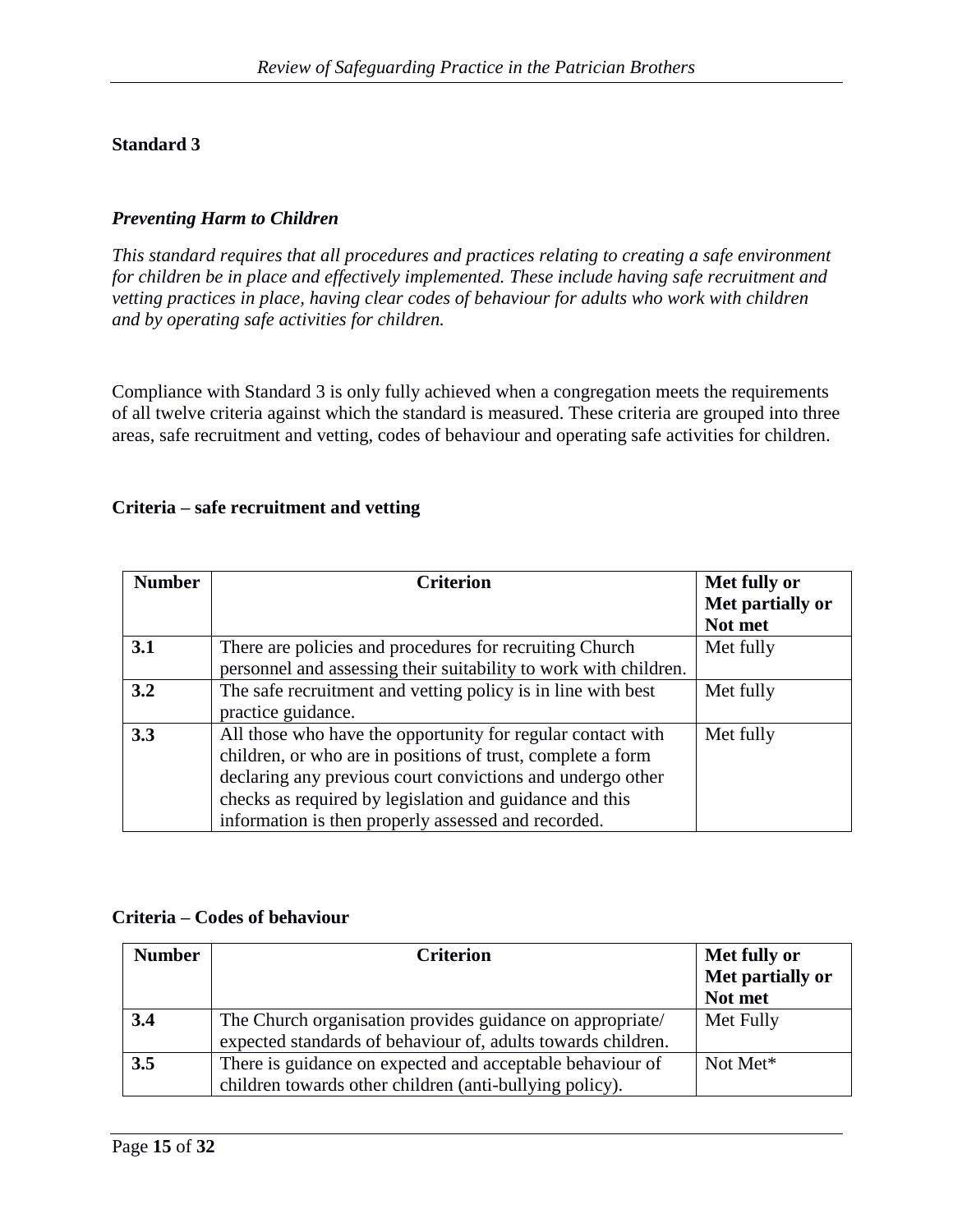| 3.6 | There are clear ways in which Church personnel can raise       | Met partially  |
|-----|----------------------------------------------------------------|----------------|
|     | allegations and suspicions about unacceptable behaviour        |                |
|     | towards children by other Church personnel or volunteers       |                |
|     | "whistle-blowing", confidentially if necessary.                |                |
| 3.7 | There are processes for dealing with children's unacceptable   | Met Partially* |
|     | behaviour that do not involve physical punishment or any       |                |
|     | other form of degrading or humiliating treatment.              |                |
| 3.8 | Guidance to staff and children makes it clear that             | Met Partially* |
|     | discriminatory behaviour or language in relation to any of the |                |
|     | following is not acceptable: race, culture, age, gender,       |                |
|     | disability, religion, sexuality or political views.            |                |
| 3.9 | Policies include guidelines on the personal/intimate care of   | Not met*       |
|     | children with disabilities, including appropriate and          |                |
|     | inappropriate touch.                                           |                |

\* *Reviewers are required to comment on all the standards as set out in the NBSCCCI guidelines The paragraph denoted by the asterisk recognizes the context of small congregations with limited contact with children and that the not met should not be seen as a criticism, but rather is a reflection of the limited if any contact with children.*

#### **Criteria – Operating safe activities for children**

| <b>Number</b> | <b>Criterion</b>                                               | Met fully or     |
|---------------|----------------------------------------------------------------|------------------|
|               |                                                                | Met partially or |
|               |                                                                | Not met          |
| 3.10          | There is guidance on assessing all possible risks when         | Met fully        |
|               | working with children – especially in activities that involve  |                  |
|               | time spent away from home.                                     |                  |
| 3.11          | When operating projects/ activities children are adequately    | Met fully        |
|               | supervised and protected at all times.                         |                  |
| 3.12          | Guidelines exist for appropriate use of information technology |                  |
|               | (such as mobile phones, email, digital cameras, websites, the  | Met Partially*   |
|               | Internet) to make sure that children are not put in danger and |                  |
|               | exposed to abuse and exploitation.                             |                  |

*\*These criteria are component parts of Standard 3, which is a core standard relating to prevention of harm to children and the maintenance of safe environments. It is recognized that that there are a number of small religious congregations where direct contact with children and young people is very limited and where the profile of the criteria in everyday practice is low.*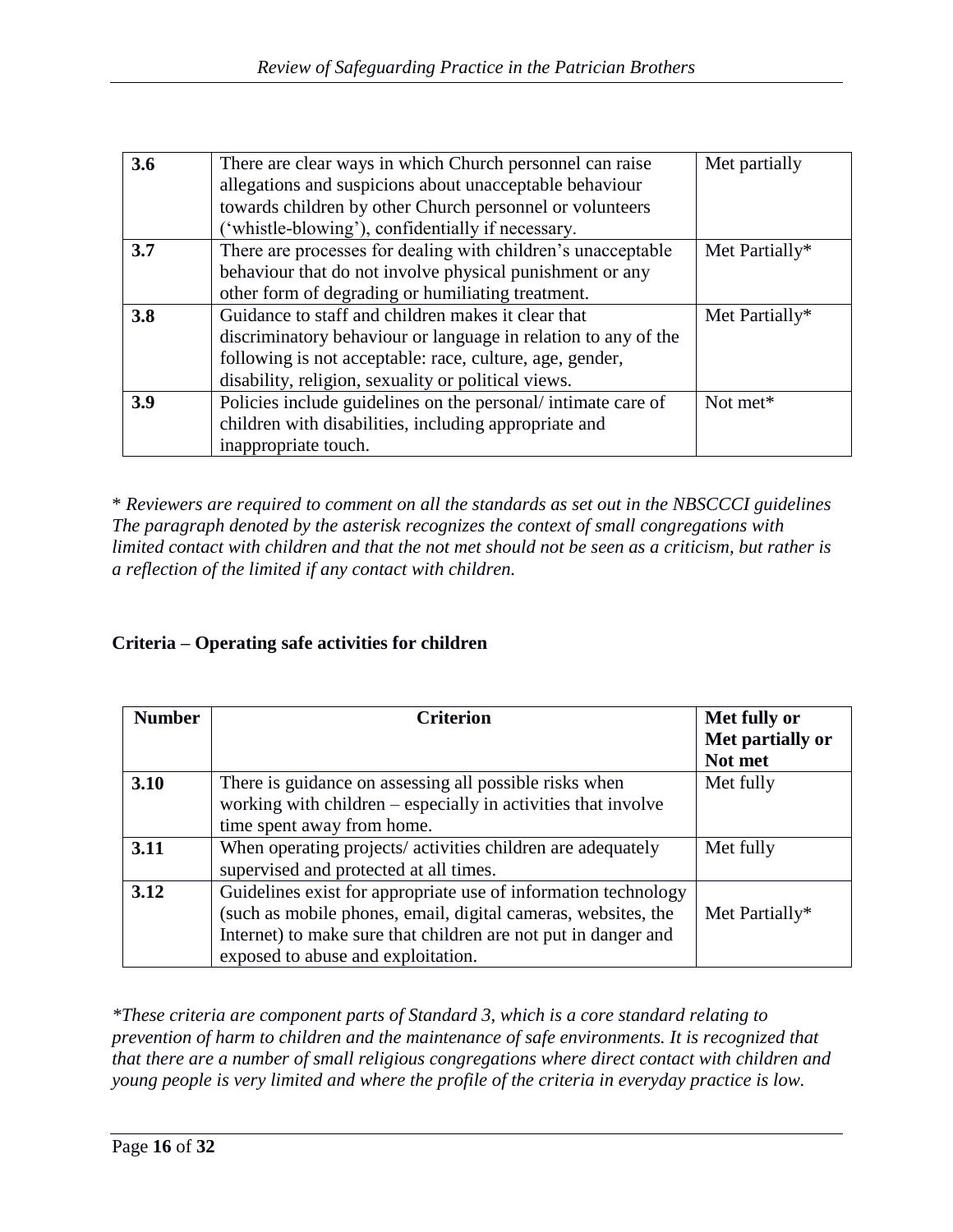In assessing Standard 3, the reviewers acknowledge that the very low level of direct contact between the brothers and children and young people. As noted the congregation has emphasised that, where this does occur (in teaching roles), brothers are also bound by comprehensive school safeguarding policies, anti-bullying procedures and Codes of Behaviour. The Patrician Brothers do not currently make use of volunteers, nor are they involved in organising activities or in for children and young people in any other setting.

The reviewers consider that Criteria 3.1 – 3.3 in relation to Safe Recruitment and Vetting are fully met in the policy. The Patricians have not established a Safeguarding Committee because of their small scale and responsibility for vetting consequently lies with the Designated Safeguarding Officer (who also carries out vetting for all Primary schools in the diocese that come under the patronage of the local bishop, being approximately 168 schools in total, and is therefore active in the role).

The Patrician Brothers current safeguarding policy and procedures states (3.2) that the code of behaviour should be read, understood and signed by every worker and every volunteer before starting their role and Criterion 3.4 in relation to guidance for adults in relation to their behaviour towards children is judged to be fully met. Criterion 3.5 relating to an anti-bullying policy is not addressed as a specific issue (see comments regarding smallness of congregation and lack of ministry with children above). Criteria 3.6 - 3.8 relating to whistle blowing, dealing with problematic behaviour and anti-discriminatory policy require more emphasis (see \* above). There is reference to the increased risk of abuse for children from minority ethnic groups in section 2 of the Patrician Brother's Child Protection Protocol (2010**)**, although this is not an antidiscriminatory statement. Whilst there is also reference to the vulnerability of children with disabilities in section 2, guidelines in relation to intimate care required to satisfy Criterion 3.9 are not addressed (see\*above).

Criterion 3.10 in relation to risk assessment is met fully (although the reviewers would suggest that this should be supplemented by reference to training for volunteers and staff). Criterion 3.11 relating to ratios for supervision and protection is met fully. Criterion 3.12 relating to the use of information technology is partially met (see \*above). Brothers have pointed out that where they work with children, in schools and in teaching roles, they are bound by comprehensive school Child safeguarding policies, which include anti-bullying procedures, codes of behaviour, appropriate use of information technology, such as mobile phones, email, digital cameras, websites, and use of the internet. The reviewers recommend that these important safeguarding measures should also be referenced in the Patrician Brother's child safeguarding document, drawing closely from the NBSCCCI *Safeguarding Children: Standards and Guidance Document for the Catholic Church in Ireland* in order to address the gaps.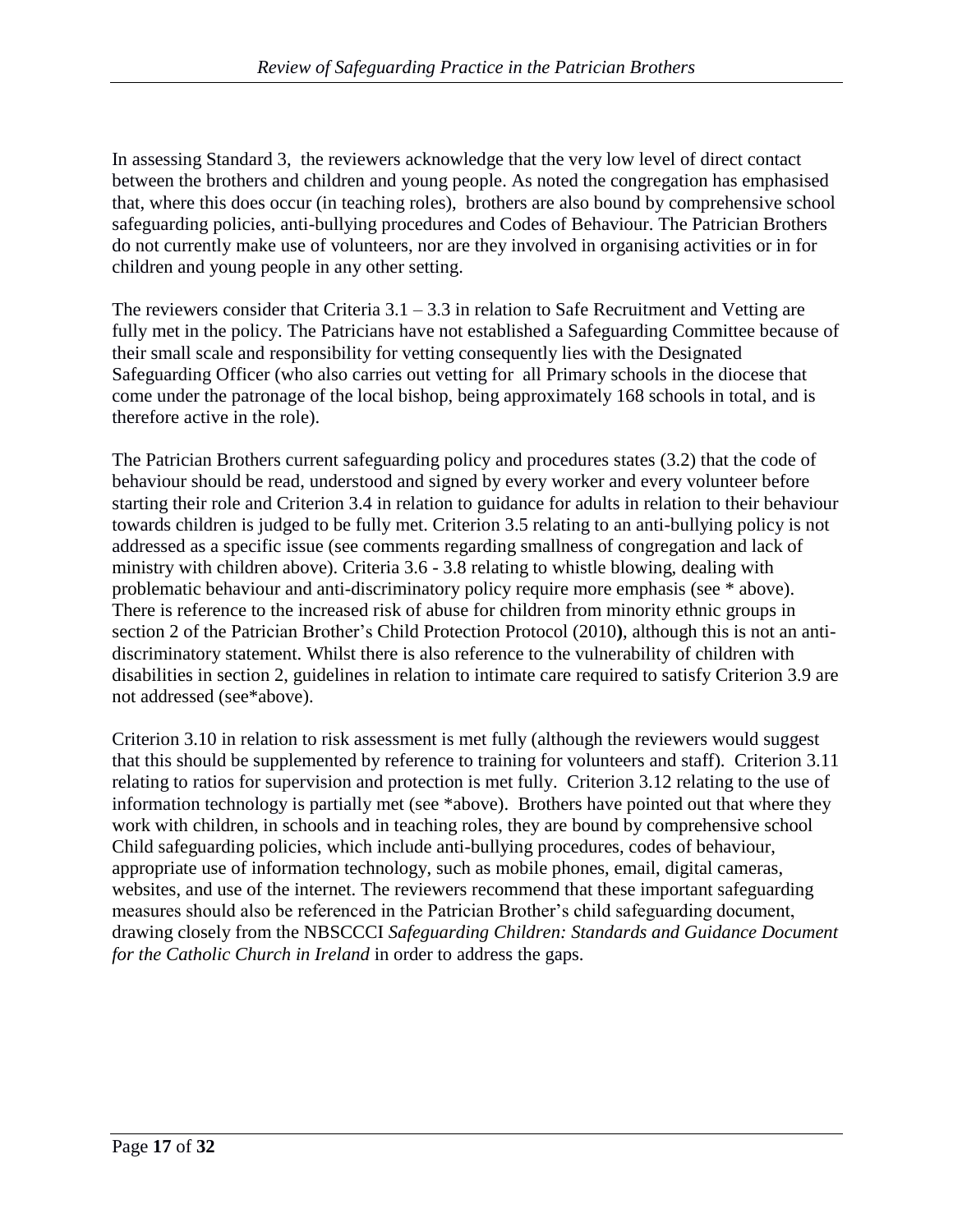#### **RECOMMENDATION 7**

**The PLT should review and revise section 3 of the Patrician Brother's Child Safeguarding Document. The wording of this should be agreed with the NBSCCCI in order to reflect the congregation's very limited direct contact with children and young people and in a way which does not dilute adherence to the Church's safeguarding standards.**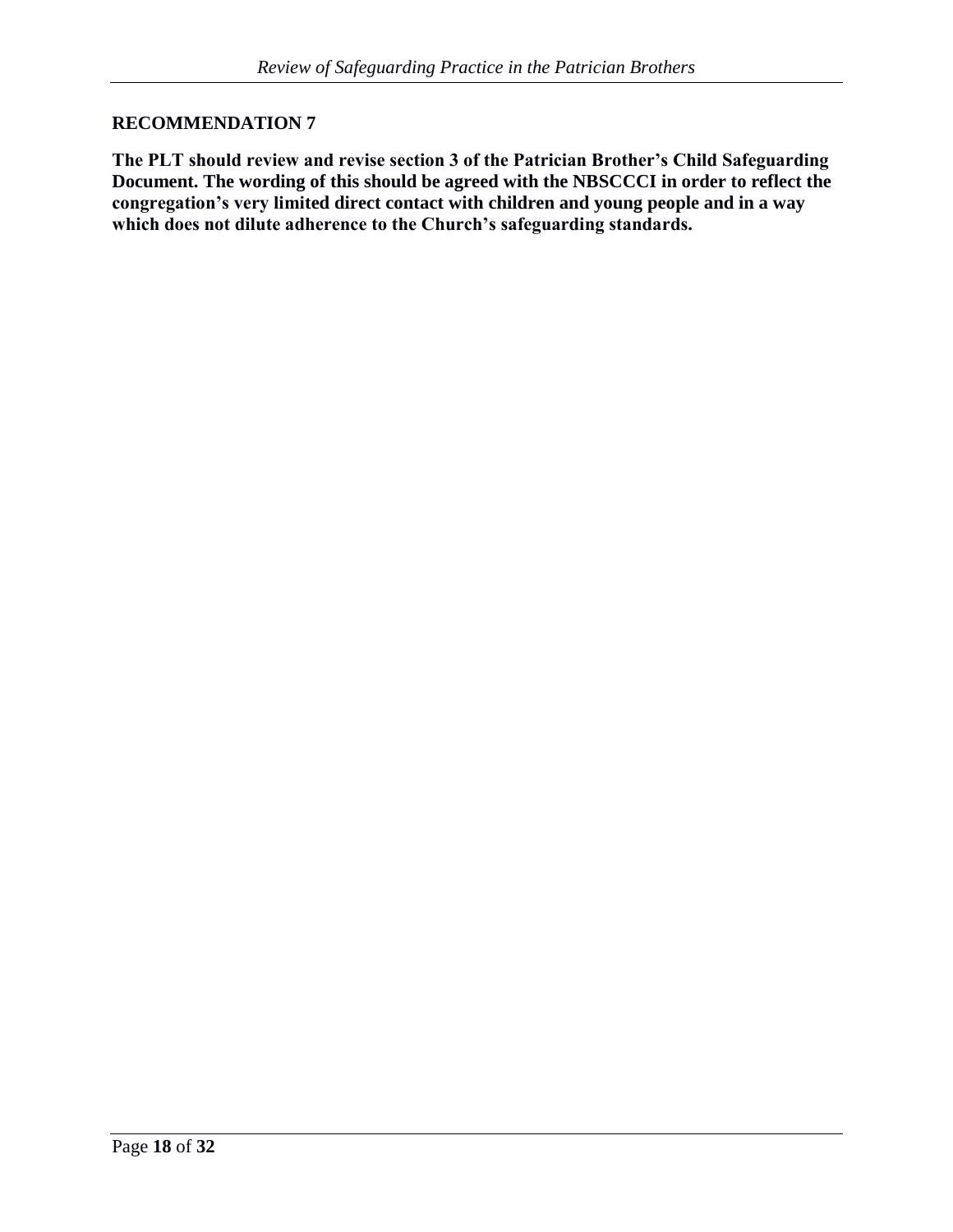#### *Training and Education*

*All Church personnel should be offered training in child protection to maintain high standards and good practice.*

| <b>Criteria</b> |                                                                                                                                                                                                              |                             |
|-----------------|--------------------------------------------------------------------------------------------------------------------------------------------------------------------------------------------------------------|-----------------------------|
| <b>Number</b>   | <b>Criterion</b>                                                                                                                                                                                             | Met fully or                |
|                 |                                                                                                                                                                                                              | Met partially or<br>Not met |
| 4.1             | All Church personnel who work with children are<br>inducted into the Church's policy and procedures on child<br>protection when they begin working within Church<br>organisations.                           | Met fully                   |
| 4.2             | Identified Church personnel are provided with<br>appropriate training for keeping children safe with regular<br>opportunities to update their skills and knowledge.                                          | Met fully                   |
| 4.3             | Training is provided to those with additional<br>responsibilities such as recruiting and selecting staff,<br>dealing with complaints, disciplinary processes,<br>managing risk, acting as designated person. | Met partially               |
| 4.4             | Training programmes are approved by National Board for<br>Safeguarding Children in the Catholic Church in Ireland<br>and updated in line with current legislation, guidance and<br>best practice.            | Met fully                   |

The requirements of Standard 4 in relation to Training are not addressed in the Child Safeguarding Policy and procedures document. As noted, the Patricians have not put in place a Safeguarding Committee (one of whose functions would be to oversee training) and the role of managing and co-ordinating training lies with the Designated Safeguarding Officer and the Provincial Leader.

Members of the congregation point out that the Child Safeguarding Protocol is publicised in all of the congregations houses and that each community has a Designated Liaison Person, one of whose key roles is to promote awareness about the safeguarding of children. These are very small communities, mostly of retired brothers. The reviewers were told that the training needs were low and that the main need for the congregation is for the Designated Liaison Person to be aware of policy development and this is achieved through attendance at national NBSCCCI training events. The congregation has not carried out a training needs analysis. The reviewers are satisfied that, given the small scale of the safeguarding project in the congregation, Criterion 4.1 in relation to induction and Criterion 4.2 in relation to training for key personnel are met in practice. The congregation needs to give more thought to identified training needs in relation to more specific areas (such as managing risk) and for this reason Criterion 4.3 in relation to training is judged to be partially met. Criterion 4.4 (accreditation of training by NBSCCCI) is met as the, the only two brothers who are actively involved in child safeguarding matters (the Provincial Leader and the Designated Liaison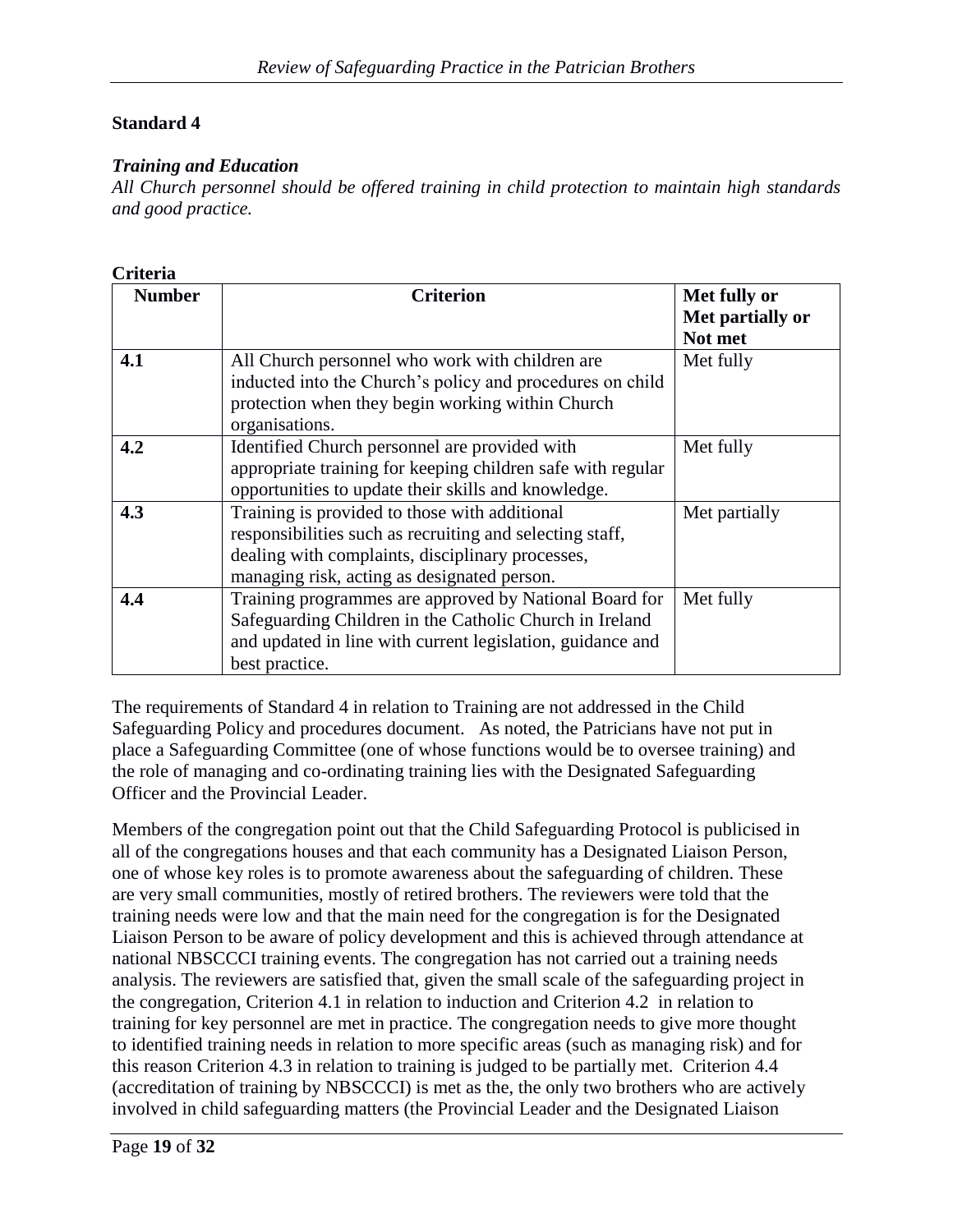Person) regularly attend NBSCCCI training events. The reviewers recommend that, alongside its review of the Child Safeguarding Protocol, the brothers take stock of the training agenda and of what is needed in the future.

### **RECOMMENDATION 8**

**The PLT need to (a) include a commentary on Standard 4 in relation to training for keeping children safe in the revised Child Safeguarding Policy and procedures document and (b) undertake a formal review of training needs.**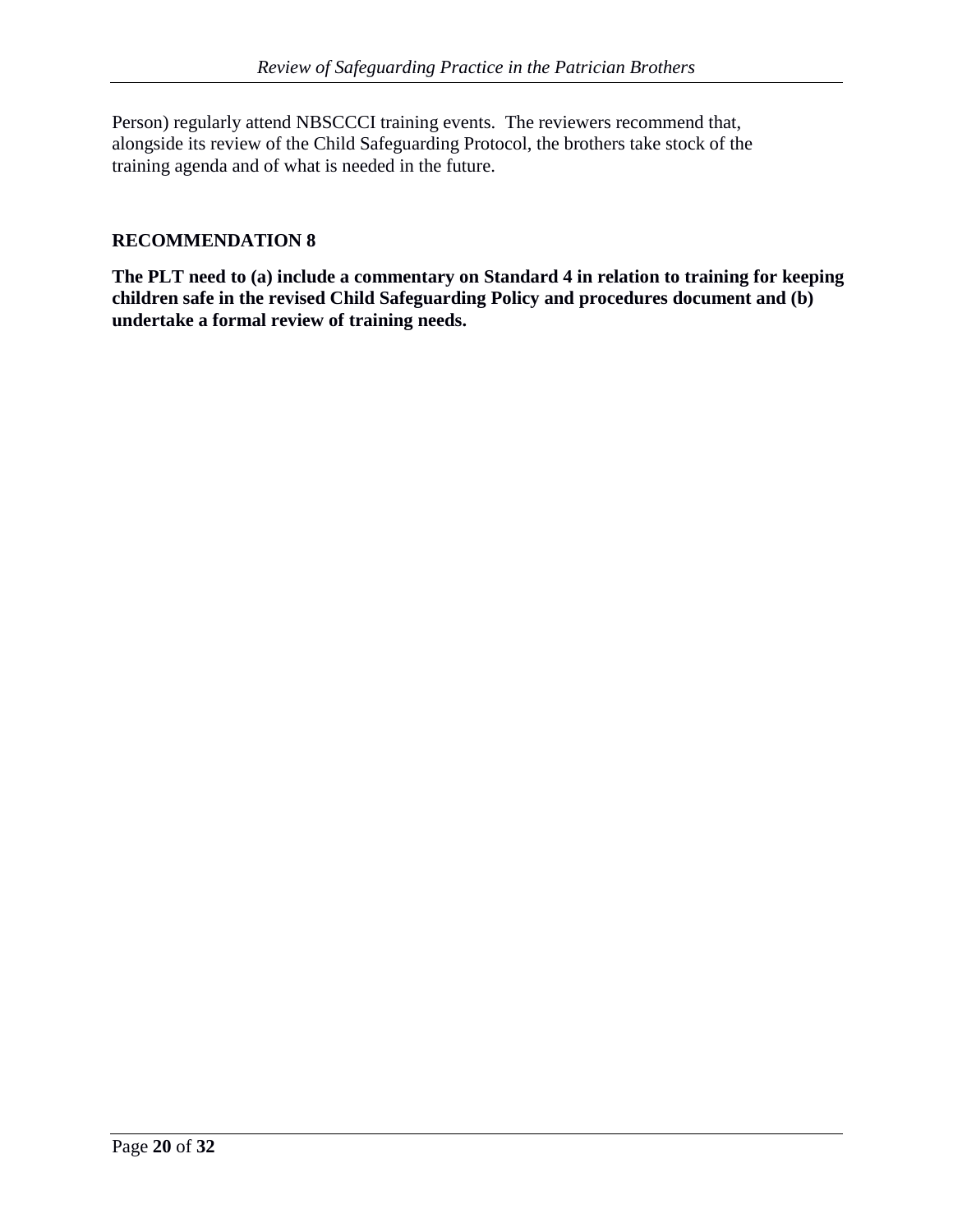#### *Communicating the Church's Safeguarding Message*

*This standard requires that the Church's safeguarding policies and procedures be successfully communicated to Church personnel and parishioners (including children). This can be achieved through the prominent display of the Church policy, making children aware of their right to speak out and knowing who to speak to, having the Designated Person's contact details clearly visible, ensuring Church personnel have access to contact details for child protection services, having good working relationships with statutory child protection agencies and developing a communication plan which reflects the Church's commitment to transparency.*

| <b>Number</b> | <b>Criterion</b>                                                                                                                                                                                                                          | Met fully or<br><b>Met partially</b><br>or<br>Not met |
|---------------|-------------------------------------------------------------------------------------------------------------------------------------------------------------------------------------------------------------------------------------------|-------------------------------------------------------|
| 5.1           | The child protection policy is openly displayed and<br>available to everyone.                                                                                                                                                             | Met fully                                             |
| 5.2           | Children are made aware of their right to be safe from<br>abuse and who to speak to if they have concerns.                                                                                                                                | Met partially                                         |
| 5.3           | Everyone in Church organisations knows who the<br>designated person is and how to contact them.                                                                                                                                           | Met fully                                             |
| 5.4           | Church personnel are provided with contact details of local<br>child protection services, such as Health and Social Care<br>Trusts / Health Service Executive, PSNI, An Garda<br>Síochána, telephone helplines and the designated person. | Met fully                                             |
| 5.5           | Church organisations establish links with statutory child<br>protection agencies to develop good working relationships<br>in order to keep children safe.                                                                                 | Met fully                                             |
| 5.6           | Church organisations at diocesan and religious order level<br>have an established communications policy which reflects<br>a commitment to transparency and openness.                                                                      | Met partially                                         |

The Child Safeguarding Protocol does not specifically address the criteria for Standard 5 in relation to communication of the safeguarding message, although some of the requirements are evident in other sections of the document. As already noted in relation to the sections on training and maintaining a safe environment, the Patricians do not have a Safeguarding Committee whose function would include Communication. This function is undertaken by the Designated Safeguarding Officer and by the Provincial Leader.

The reviewers accept that Criterion 5.1 in relation to open display of the safeguarding document is fully met. The right of children to be safe from abuse is recognised in the document. The need for this to be communicated directly to children or young people, as required to meet Criterion 5.2 is low in practice because of limited contact . The reviewers note that there is no Patrician website for the Irish Province but steps are being taken to establish one shortly. It is anticipated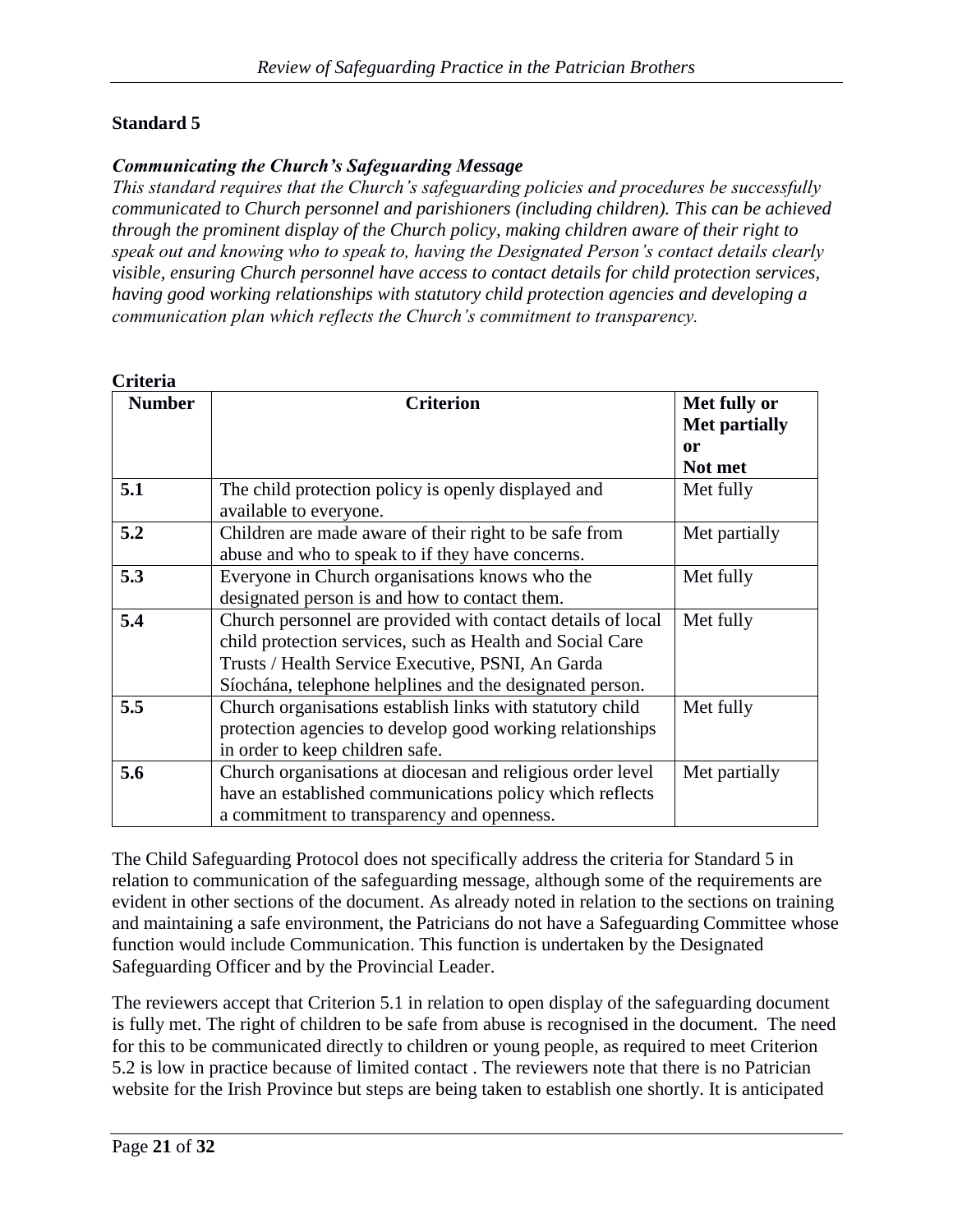that the safeguarding policies and procedures will be available on that website. The criteria for contact with the Designated Person and for contact details for statutory agencies, in Criterion 5.3 and 5.4 are fully met. In relation to 5.5, representatives from An Garda Siochana and the HSE Child Protection Service have stated that there are clear and effective lines of communication with the Patricians in relation to safeguarding. The Patricians do not have a written communications policy. However the small size of the congregation facilitates easy and clear internal communication. The safeguarding work of the congregation would benefit from a clearer commitment to external communication. Criterion 5.6 is therefore judged as partially met.

#### **RECOMMENDATION 9**

**The PLT should formally review their arrangements for external communication in relation to safeguarding, including the publication of the safeguarding document on their website (once established) and a statement for children and young people.**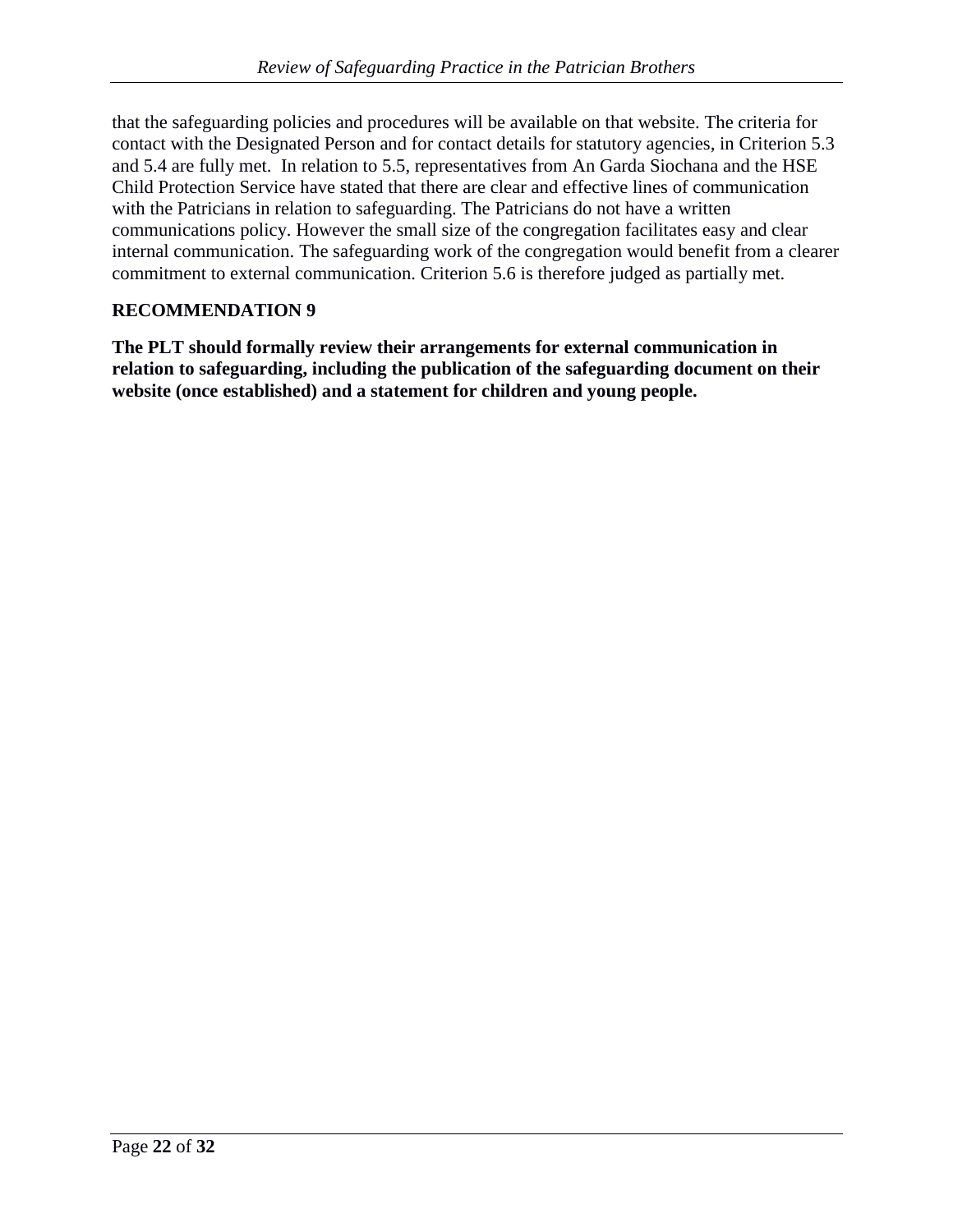#### *Access to Advice and Support*

*Those who have suffered child abuse should receive a compassionate and just response and should be offered appropriate pastoral care to rebuild their lives.*

*Those who have harmed others should be helped to face up to the reality of abuse, as well as being assisted in healing.*

#### **Criterion**

| <b>Number</b> | <b>Criteria</b>                                             | Met fully or     |
|---------------|-------------------------------------------------------------|------------------|
|               |                                                             | Met partially or |
|               |                                                             | Not met          |
| 6.1           | Church personnel with special responsibilities for keeping  | Met fully        |
|               | children safe have access to specialist advice, support and |                  |
|               | information on child protection.                            |                  |
| 6.2           | Contacts are established at a national and/ or local level  | Met fully        |
|               | with the relevant child protection/welfare agencies and     |                  |
|               | helplines that can provide information, support and         |                  |
|               | assistance to children and Church personnel.                |                  |
| 6.3           | There is guidance on how to respond to and support a        | Met fully        |
|               | child who is suspected to have been abused whether that     |                  |
|               | abuse is by someone within the Church or in the             |                  |
|               | community, including family members or peers.               |                  |
| 6.4           | Information is provided to those who have experienced       | Met fully        |
|               | abuse on how to seek support.                               |                  |
| 6.5           | Appropriate support is provided to those who have           | Met partially    |
|               | perpetrated abuse to help them to face up to the reality of |                  |
|               | abuse as well as to promote healing in a manner which       |                  |
|               | does not compromise children's safety.                      |                  |

The reviewers were informed that the Designated Safeguarding Officer and the Provincial Leader can access advice to specialist support as required by Criterion 6.1. In addition to their use of the NCMRG, the congregation can call on the services of a religious sister who has considerable expertise in the field of child protection and on a legal firm with specialist knowledge in this area. The Designated Safeguarding Officer also told the reviewers that he has the discretion to buy in specialist advice as required. The reviewers agree that Criterion 6.2 is also met through the NBSCCCI link. The Child Safeguarding Document (2.6) provides the guidance consistent with Criterion 6.3. The reviewers were impressed with the consistency of response to alleged victims, in relation to both counselling and other forms of support and consider that Criterion 6.4 is fully met. In relation to Criterion 6.5 the reviewers were informed that mentoring and supervision of the one living brother against whom allegations have been made has been carried out by the Designated Safeguarding Officer. Although the numbers have been very small and there is no current demand, the reviewers have concerns that one person is expected to carry out dual roles in relation to victims and perpetrators. Criterion 6.5 is judged as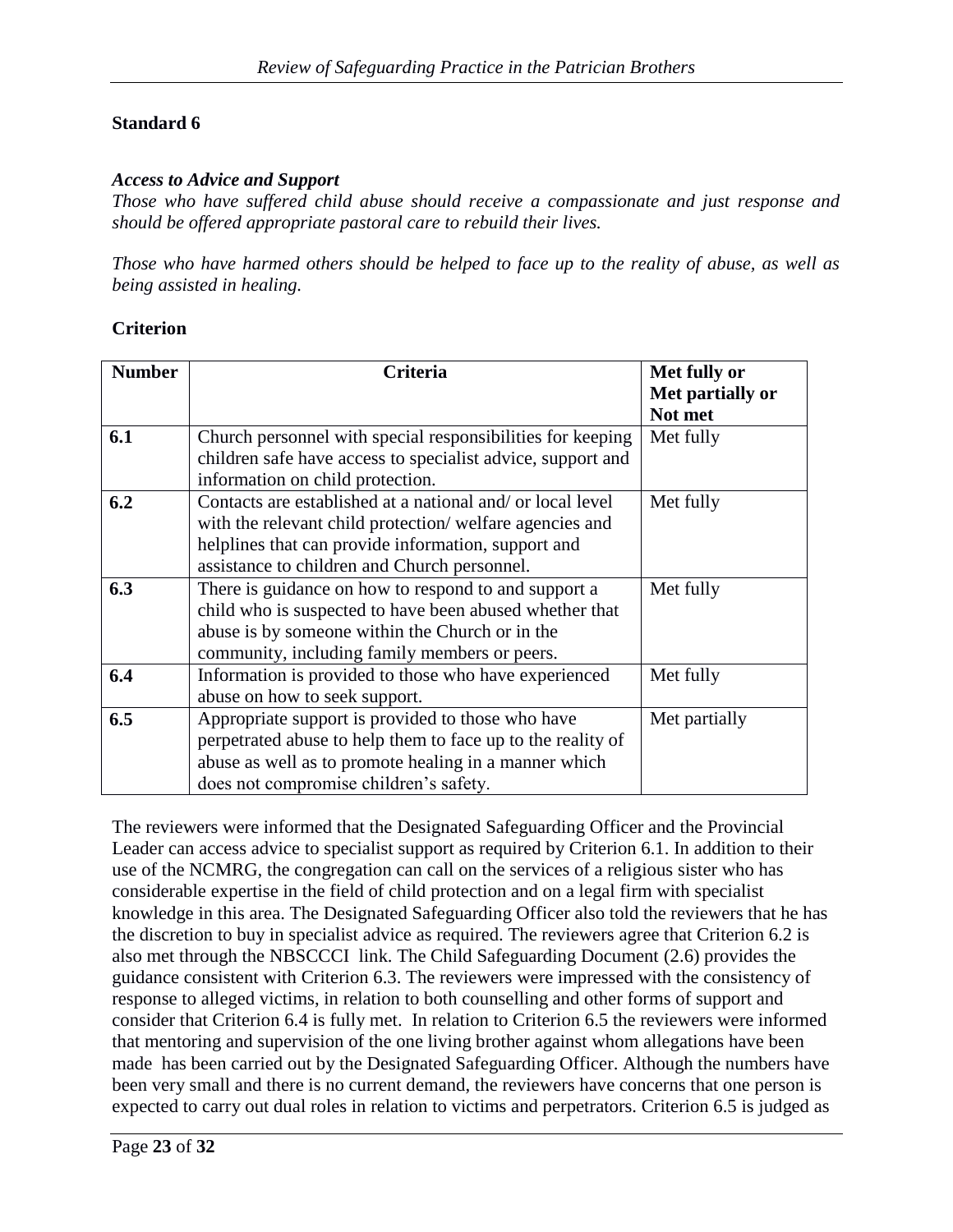partially met for this reason and the Child Safeguarding Document needs to be revised to address the role of Advisor. It is recommended that the congregation take steps to identify individuals (within or outside the congregation) who are capable of taking on the role of Advisors and that the appropriate training (see Recommendation 8b) is put in place. Guidance on what is needed is also available from the NBSCCCI as any new cases emerge.

### **RECOMMENDATION 10**

**The PLT should review the role of Advisor in the Child Safeguarding document and ensure that it is separated from the role of the Designated Safeguarding Officer. Steps need to be taken to identify individuals who are able to become Advisors and to provide the necessary training and support and ensure separation between advisors to victims and perpetrators.**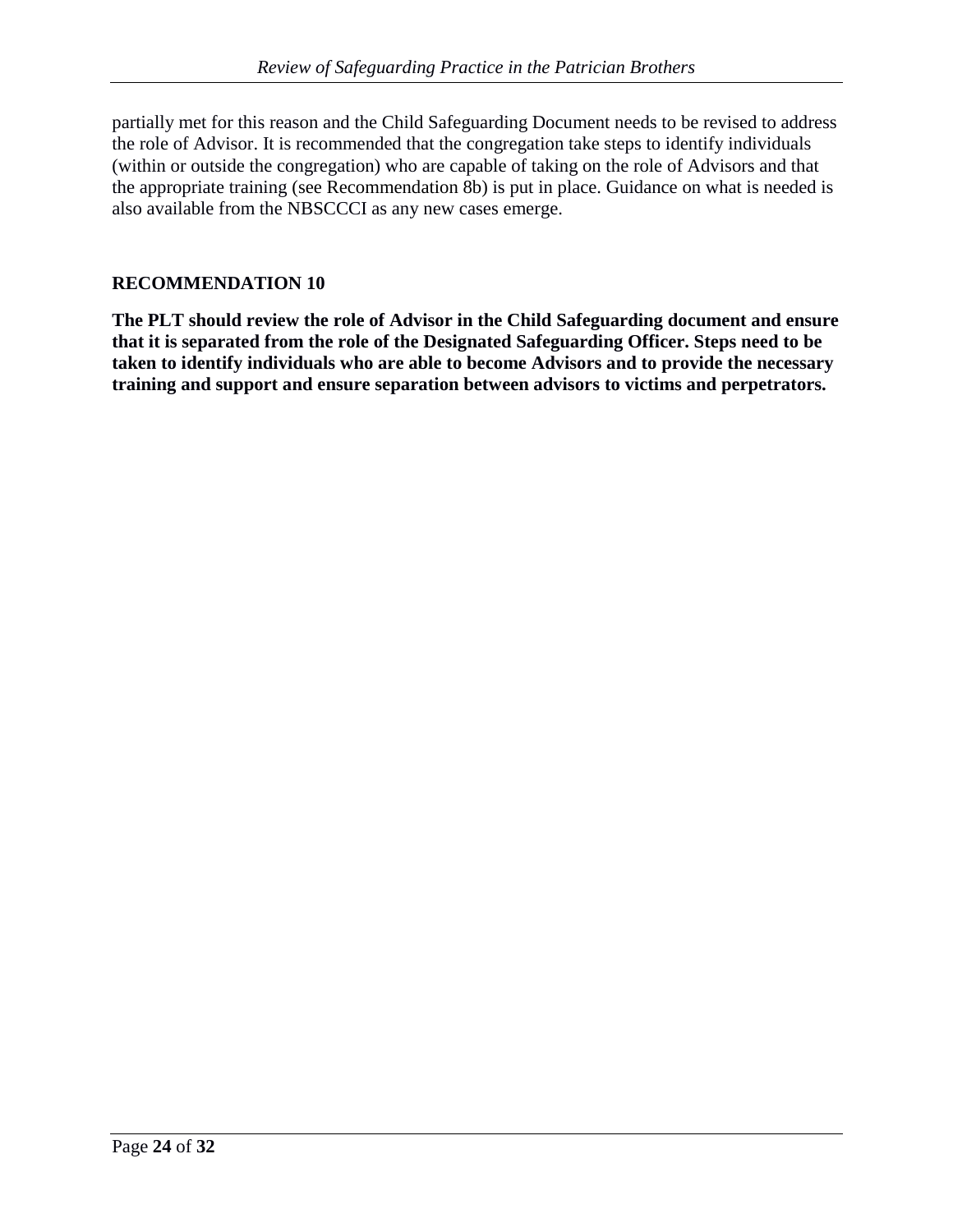#### *Implementing and Monitoring Standards*

*Standard 7 outlines the need to develop a plan of action, which monitors the effectiveness of the steps being taken to keep children safe. This is achieved through making a written plan, having the human and financial resources available, monitoring compliance and ensuring all allegations and suspicions are recorded and stored securely.*

| <b>Criterion</b> |                                                                                                                                                                            |                                             |
|------------------|----------------------------------------------------------------------------------------------------------------------------------------------------------------------------|---------------------------------------------|
| <b>Number</b>    | <b>Criteria</b>                                                                                                                                                            | Met fully or<br>Met partially or<br>Not met |
| 7.1              | There is a written plan showing what steps will be taken to<br>keep children safe, who is responsible for implementing<br>these measures and when these will be completed. | Met partially                               |
| 7.2              | The human or financial resources necessary for<br>implementing the plan are made available.                                                                                | Met fully                                   |
| 7.3              | Arrangements are in place to monitor compliance with child<br>protection policies and procedures.                                                                          | Met fully                                   |
| 7.4              | Processes are in place to ask parishioners (children and<br>parents/ carers) about their views on policies and practices<br>for keeping children safe.                     | Not applicable                              |
| 7.5              | All incidents, allegations/suspicions of abuse are recorded<br>and stored securely.                                                                                        | Met fully                                   |

The reviewers accept that Criterion 7.1, which requires a strategic safeguarding plan to be in place, is geared for medium – large Church organisations. Its practical relevance to a small, declining congregation is limited. Safeguarding Committees bring together expertise and knowledge from people who are not directly involved in the safeguarding operation and this overview role is important in planning strategically. The absence of a Safeguarding Committee means that a number of key developmental roles are combined and fall on the same two men, the Designated Safeguarding Officer and the Provincial Leader. The reviewers consider that the Patricians should consider whether there is a Safeguarding Committee model (in terms of scale, frequency etc.) which is proportionate to the needs of such a small congregation.

The de -facto plan for the Patricians is the Child Safeguarding Document. The review has demonstrated that there are a number of aspects of the Child Safeguarding Document which need to be revised or implemented and for this reason Criterion 7.1 is assessed as partially met. This has been addressed in several of the above recommendations. The reviewers understand that financial input to safeguarding is not an obstacle to progress and that Criterion 7.2 should be regarded as fully met. Criterion 7.3 requires religious organisations to have in place reporting systems which enable superiors to regularly review progress and trends. This function is undertaken by the Designated Safeguarding Officer and the Provincial Leader, but not in a regular or formal manner (related to the very low activity level). Given the size and volume, the reviewers accept that this arrangement meets Criterion 7.3. The Patrician Brothers do not have parishioners and very minimal contact with children, parents and carers and Criterion 7.4 is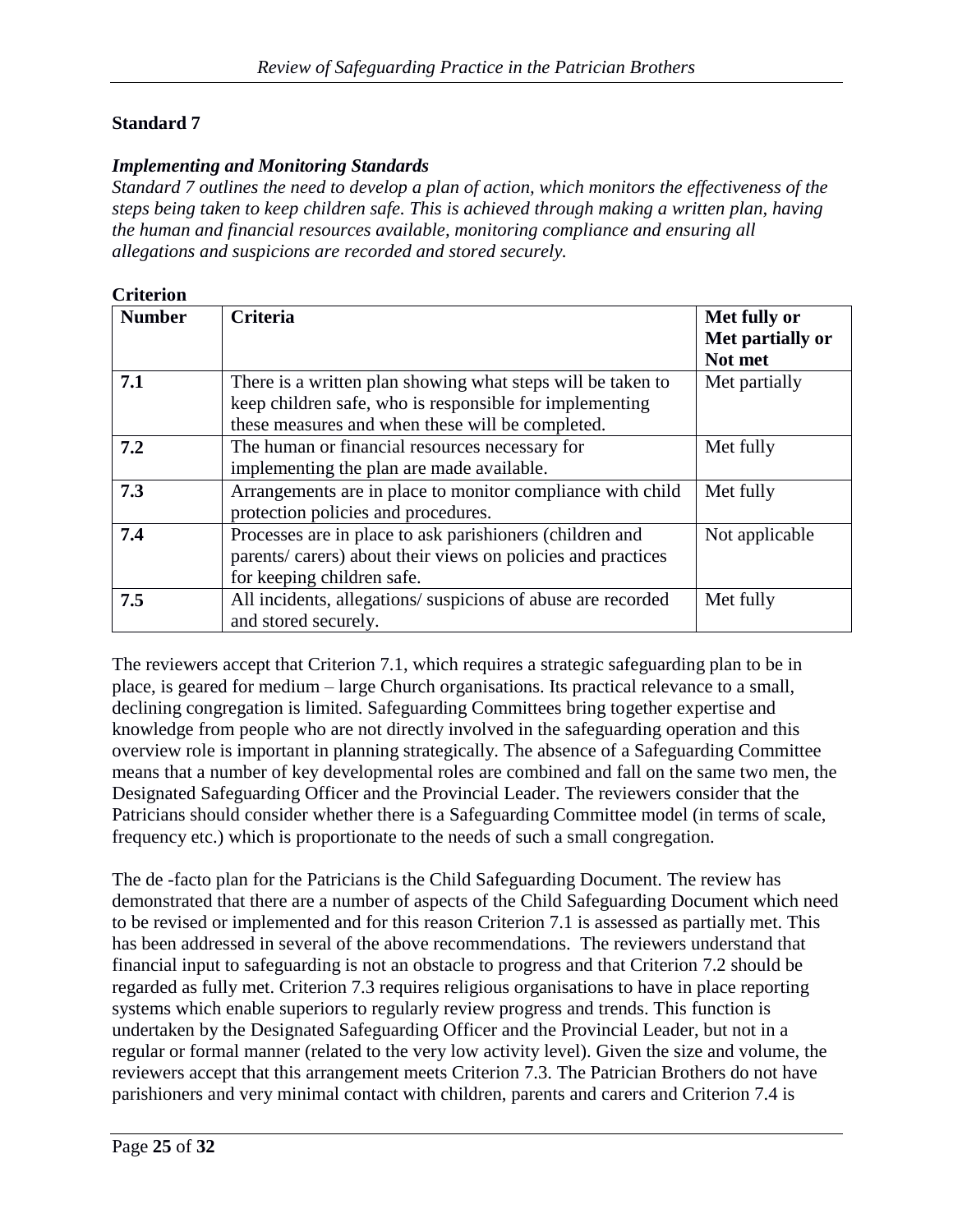considered by the reviewers as not applicable in the specific circumstances of this congregation. Criterion 7.5 relating to the storage of records is fully met.

#### **RECOMMENDATION 11**

**The PLT give consideration to the formation of a Safeguarding Committee to provide external advice and support for the development of the safeguarding plan, to include monitoring of activity, maintaining safe environments, training and communication.**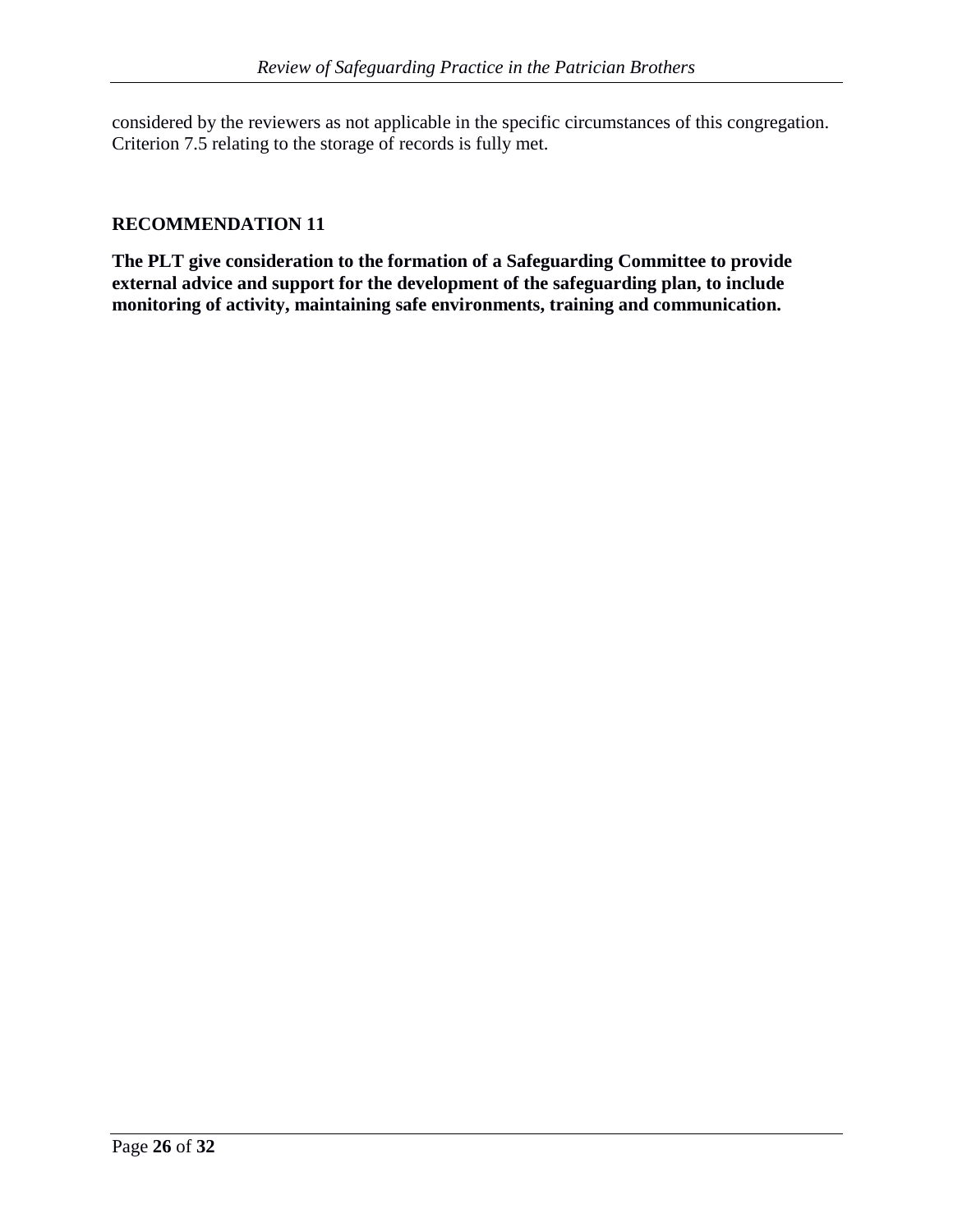### **Recommendations**

#### **RECOMMENDATION 1**

**The Provincial Leader ensures that three yearly reviews and updates of their Child Safeguarding policy and procedures** *Child Protection Protocol 2010* **is conducted.**

#### **RECOMMENDATION 2**

**The Provincial leader ensures that reference is made in the revised** *Child Protection Protocol (2010***) to the internal process for assessment and management of any brothers in respect of whom allegations have been made, where the civil processes have not resulted in conviction, and where there still remain reasonable grounds for concern about risk to children or young people.**

#### **RECOMMENDATION 3:**

**The Provincial Leadership team (PLT) should develop a complaints process for adults and children in relation to unacceptable behaviour towards children, to be included in the revised Protocol.**

#### **RECOMMENDATION 4**

**The Designated Safeguarding Person should ensure that all new safeguarding allegations are reported directly from his office to the civil agencies.**

#### **RECOMMENDATION 5**

**The Province Leader should write to An Garda Siochana and TUSLA upon receipt of an allegation against a former brother and request that they confirm that the responsibility for conducting inquiries, assessing and managing risk rests with them.**

#### **RECOMMENDATION 6**

**The Provincial Leadership Team (PLT) ensures that all risk management and monitoring plans in relation to any living Brother against whom an allegation is received are written and reviewed regularly by the Designated Safeguarding Officer.** 

#### **RECOMMENDATION 7**

**The PLT should review and revise section 3 of the Patrician Brother's Child Safeguarding Document. The wording of this should be agreed with the NBSCCCI in order to reflect the congregation's very limited direct contact with children and young people, and in a way which does not dilute adherence to the Church's safeguarding standards.**

#### **RECOMMENDATION 8**

**The PLT need to (a) include a commentary on Standard 4 in relation to training for keeping children safe in the revised Child Safeguarding Policy and procedures document and (b) undertake a formal review of training needs.**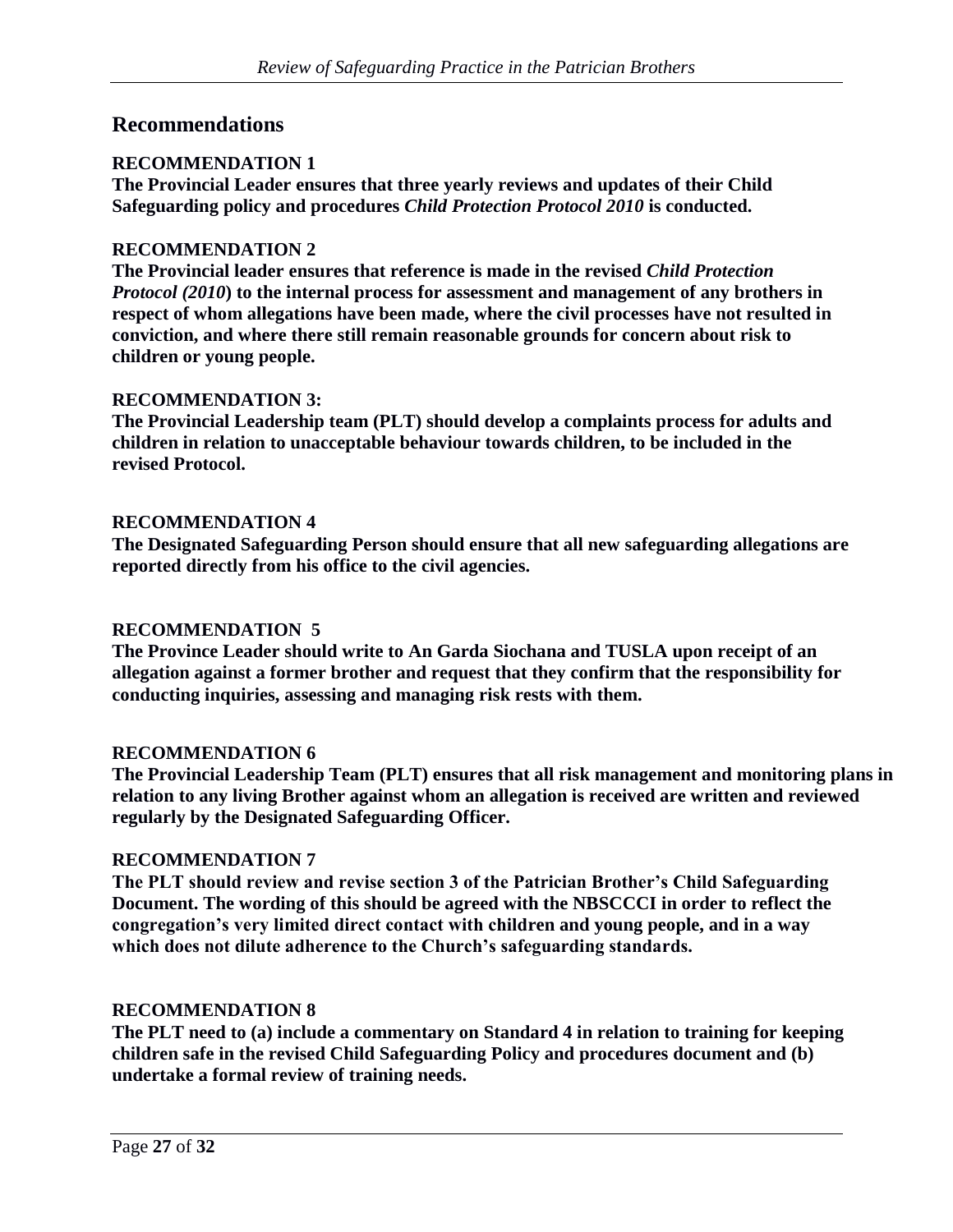#### **RECOMMENDATION 9**

**The PLT should formally review their arrangements for external communication in relation to safeguarding, including the publication of the safeguarding document on their website (once established) and a statement for children and young people.**

#### **RECOMMENDATION 10**

**The PLT should review the role of Advisor in the Child Safeguarding document and ensure that it is separated from the role of the Designated Safeguarding Officer. Steps need to be taken to identify individuals who are able to become Advisors and to provide the necessary training and support and ensure separation between advisors to victims and perpetrators.**

#### **RECOMMENDATION 11**

**The PLT give consideration to the formation of a Safeguarding Committee to provide external advice and support for the development of the safeguarding plan, to include monitoring of activity, maintaining safe environments, training and communication.**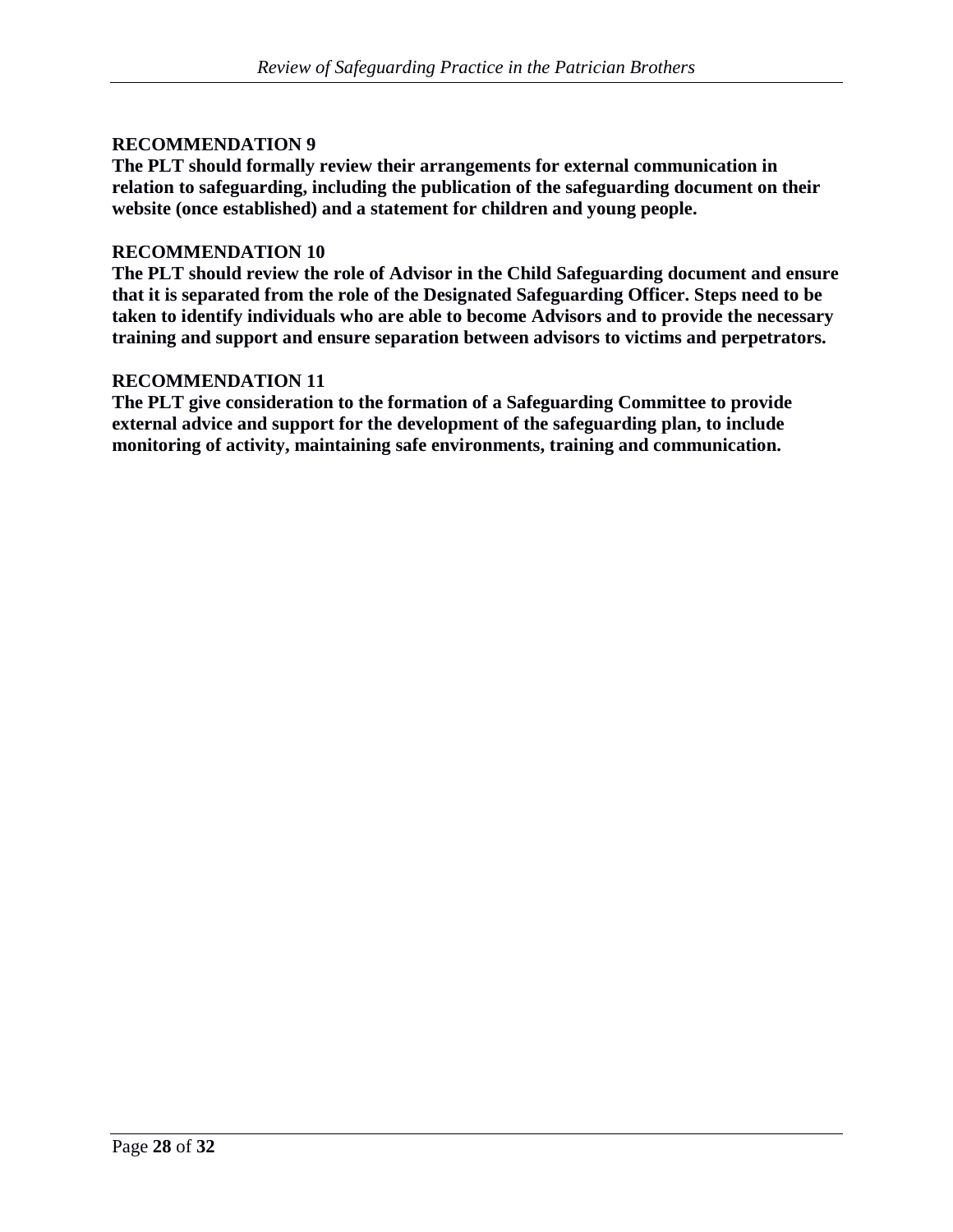### **Review of Safeguarding in the Catholic Church in Ireland**

#### **Terms of Reference (which should be read in conjunction with the accompanying Notes)**

- 1. To ascertain the full extent of all complaints or allegations, knowledge, suspicions or concerns of child sexual abuse, made to the Church Authority (Diocese/religious congregation/missionary society) by individuals or by the Civil Authorities in the period 1<sup>st</sup> January 1975 up to the date of the review, against Catholic clergy and/or religious still living and who are ministering/or who once ministered under the aegis of the Church Authority, and examine/review and report on the nature of the response on the part of the Church Authority.
- 2. If deemed relevant, select a random sample of complaints or allegations, knowledge, suspicions or concerns of child sexual abuse, made to the Church Authority by individuals or by the Civil Authorities in the period 1st January 1975 to the date of the review, against Catholic clergy and/or religious now deceased and who ministered under the aegis of the Church Authority.
- 3. Examine/review and report on the nature of the response on the part of the Church Authority.
- 4. To ascertain all of the cases during the relevant period in which the Church Authority
	- knew of child sexual abuse involving Catholic clergy and/or religious still living and including those clergy and/or religious visiting, studying and/or retired;
	- had strong and clear suspicion of child sexual abuse; or
	- had reasonable concern;
	- and examine/review and report on the nature of the response on the part of the Church Authority.

As well as examine

- Communication by the Church Authority with the Civil Authorities;
- Current risks and their management.

.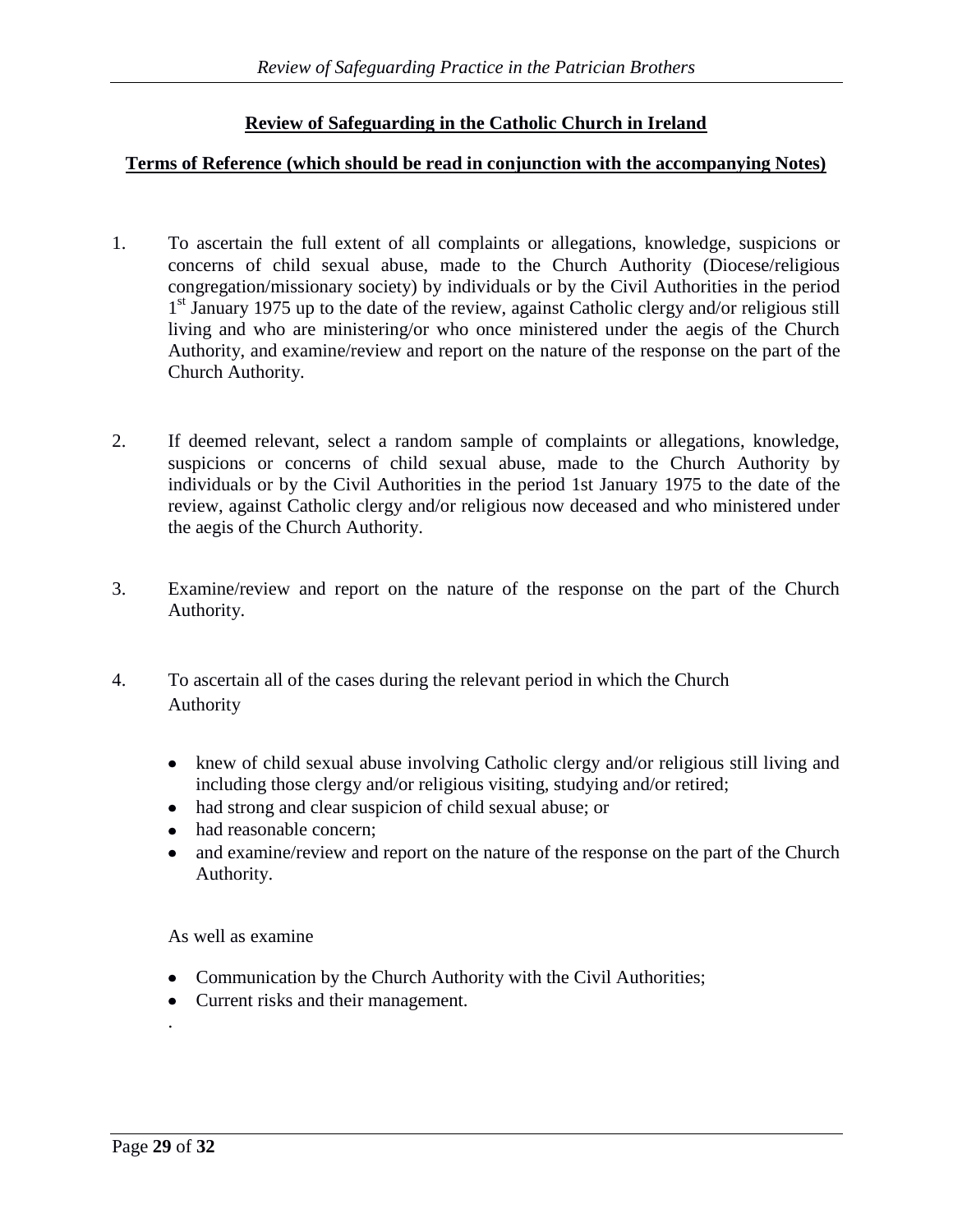- 5. To consider and report on the implementation of the 7 safeguarding standards set out in *Safeguarding Children: Standards and Guidance Document for the Catholic Church in Ireland* (2009), including the following:
	- a) A review of the current child safeguarding policies and guidance materials in use by the Church Authority and an evaluation of their application;
	- b) How the Church Authority creates and maintains safe environments.
	- c) How victims are responded to by the Church Authority
	- d) What training is taking place within the Church Authority
	- e) How advice and support is accessed by the Church Authority in relation to victim support and assessment and management of accused respondents.
	- f) What systems are in place for monitoring practice and reporting back to the Church Authority.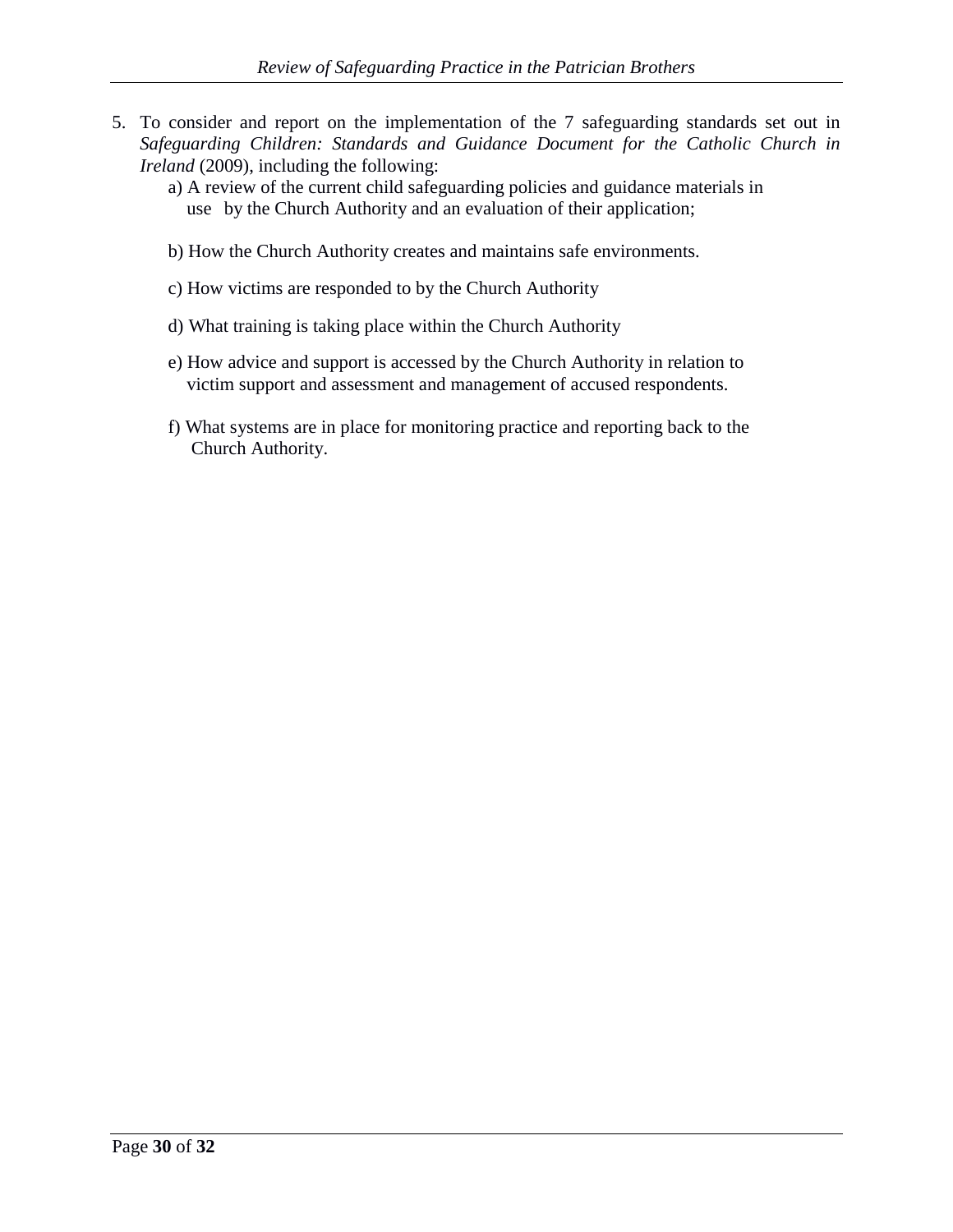### **Accompanying Notes**

### *Note 1***: Definition of Child Sexual Abuse:**

The definition of child sexual abuse is in accordance with the definition adopted by the Ferns Report (and the Commission of Investigation Report into the Catholic Archdiocese of Dublin). The following is the relevant extract from the Ferns Report:

"While definitions of child sexual abuse vary according to context, probably the most useful definition and broadest for the purposes of this Report was that which was adopted by the Law Reform Commission in  $1990<sup>1</sup>$  and later developed in Children First, National Guidelines for the Protection and Welfare of Children (Department of Health and Children, 1999) which state that "child sexual abuse occurs when a child is used by another person for his or her gratification or sexual arousal or that of others". Examples of child sexual abuse include the following:

- exposure of the sexual organs or any sexual act intentionally performed in the  $\bullet$ presence of a child;
- intentional touching or molesting of the body of a child whether by person or  $\bullet$ object for the purpose of sexual arousal or gratification;
- masturbation in the presence of the child or the involvement of the child in an act of masturbation;
- sexual intercourse with the child whether oral, vaginal or anal;
- sexual exploitation of a child which includes inciting, encouraging,  $\bullet$ propositioning, requiring or permitting a child to solicit for, or to engage in prostitution or other sexual acts. Sexual exploitation also occurs when a child is involved in exhibition, modelling or posing for the purpose of sexual arousal, gratification or sexual act, including its recording (on film, video tape, or other media) or the manipulation for those purposes of the image by computer or other means. It may also include showing sexually explicit material to children which is often a feature of the 'grooming' process by perpetrators of abuse."

 $\overline{a}$ 

<sup>&</sup>lt;sup>1</sup> This definition was originally proposed by the Western Australia Task Force on Child Sexual Abuse, 1987 and is adopted by the Law Reform Commission (1990) *Report on Child Sexual Abuse*, p. 8.